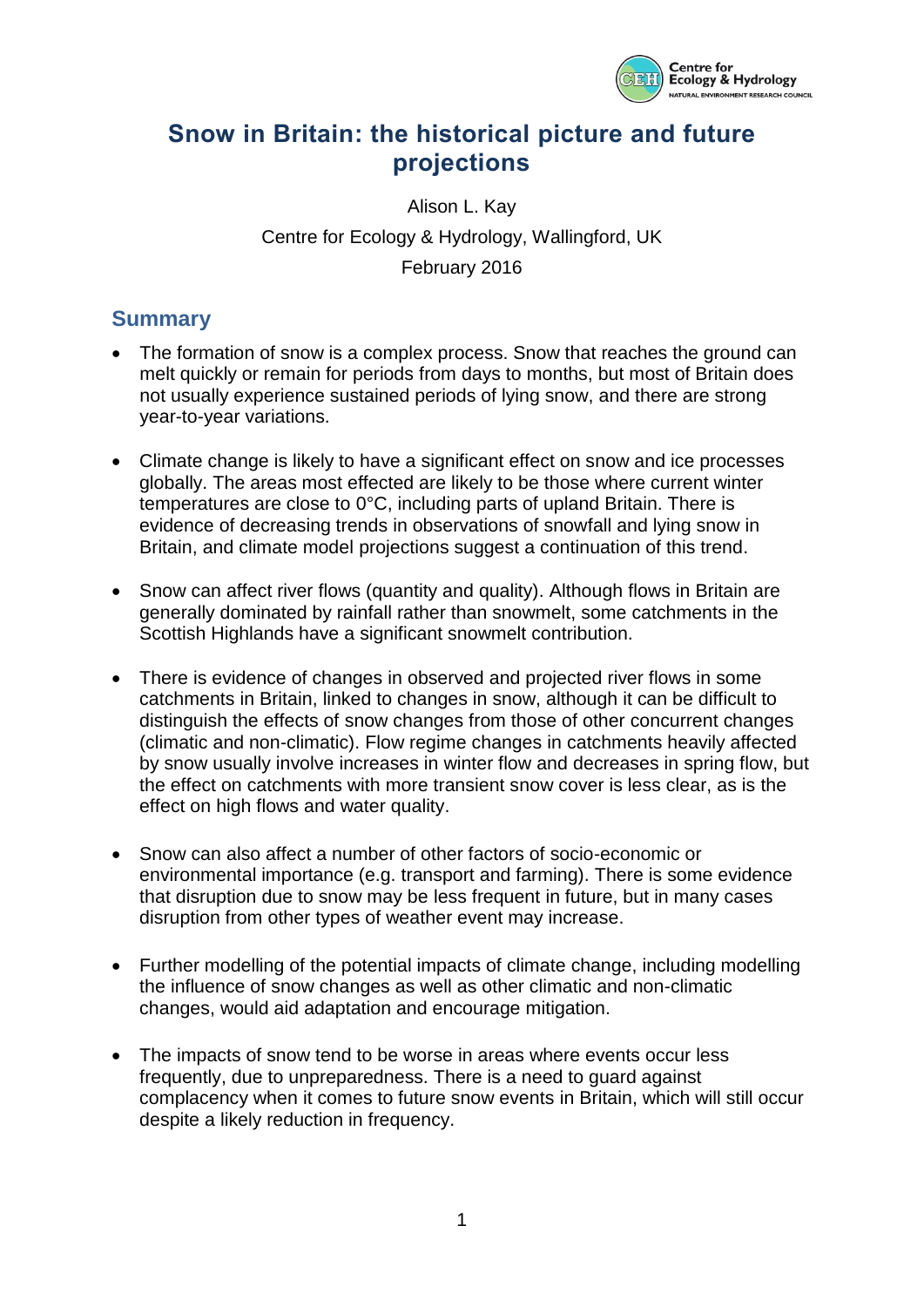

# **1 Introduction**

Snow formation is a relatively complex process. Essentially, snow is formed within clouds by condensation of water vapour onto the surface of a small initial ice crystal. When the crystals become sufficiently large and heavy they fall out of the cloud. Depending on conditions below the cloud, the snow crystals may just evaporate again (so never reach the ground), or they may aggregate to form larger snowflakes (if temperatures below the cloud are close to  $0^{\circ}$ C), or they can remain as small snowflakes (at temperatures below about -5°C). In Britain, snow is most often seen as the larger aggregate snowflakes (Lachlan-Cope 1999).

When snow reaches the ground it can melt relatively quickly or can remain for periods ranging from days to months, although most of Britain does not usually experience very sustained periods of lying snow (Dunn et al. 2001, Soulsby et al. 2002a, Johnson and Thompson 2002). The presence of snow cover can be important, for example by providing habitats for terrestrial flora and fauna, protecting over-wintering crops and vegetation from frost, and for winter sports and tourism (Trivedi et al. 2007, Harrison et al. 2001). But lying snow can also cause significant disruption to lives and livelihoods, even if it does not remain for long. Disruption to transport is probably the most obvious impact, but it can also affect power supplies, health services and farming for example. Such disruption can have economic consequences, and can be worse in regions where snow is more infrequent, due to unpreparedness and unfamiliarity (Mayes 2013, Jones et al. 2012).

When precipitation falls as rain it can become river flow relatively quickly (unless channelled to deep groundwater stores for example). In contrast, when precipitation falls as snow it will be stored in the snowpack until temperatures rise sufficiently for melt to begin; only then can the water held in the snowpack make progress towards becoming river flow (Johnson and Thompson 2002). Thus snowfall and subsequent snowmelt can have a significant effect on river flows, especially flow seasonality (Trivedi et al. 2007, Carey et al. 2010, 2013); winter flows can be reduced by snow accumulation, and spring /summer flows can be augmented by snowmelt. Flow regimes in some parts of the world are snow dominated (nival), especially the more northerly latitudes in Eurasia and North America (Stewart 2009), and seasonal snowpacks are important water sources for large populations globally (Diffenbaugh et al. 2013, Stewart 2009). Flow regimes in British catchments are generally dominated by rainfall (pluvial) rather than snow, although snowmelt can be a major component of the regime for catchments draining parts of the Scottish Highlands (Hannaford and Buys 2012, Soulsby et al. 2002a).

Snowmelt can influence peak river flows, but the effect is highly non-linear so any individual snow event could increase or decrease peak flows, compared to what would have occurred had all the precipitation fallen as rain (Kay and Crooks 2014). For example, a flow peak may be increased when rapid snowmelt is combined with rainfall, but may be decreased when melt from heavy snowfall occurs gradually. The effect will thus depend on the circumstances surrounding the event (e.g. the amount of snow and the timing of any temperature rise and rainfall occurrence) and on the catchment (e.g. via differences in timing of runoff from different altitudes) (Kay et al. 2014). Examples of significant flood events in Britain that were (probably) made worse by the influence of snow include the major flooding of March 1947 across much of the country (RMS 2007), flooding on the River Tay in Scotland in January 1993 (Black and Anderson 1994) and, most recently, flooding on several rivers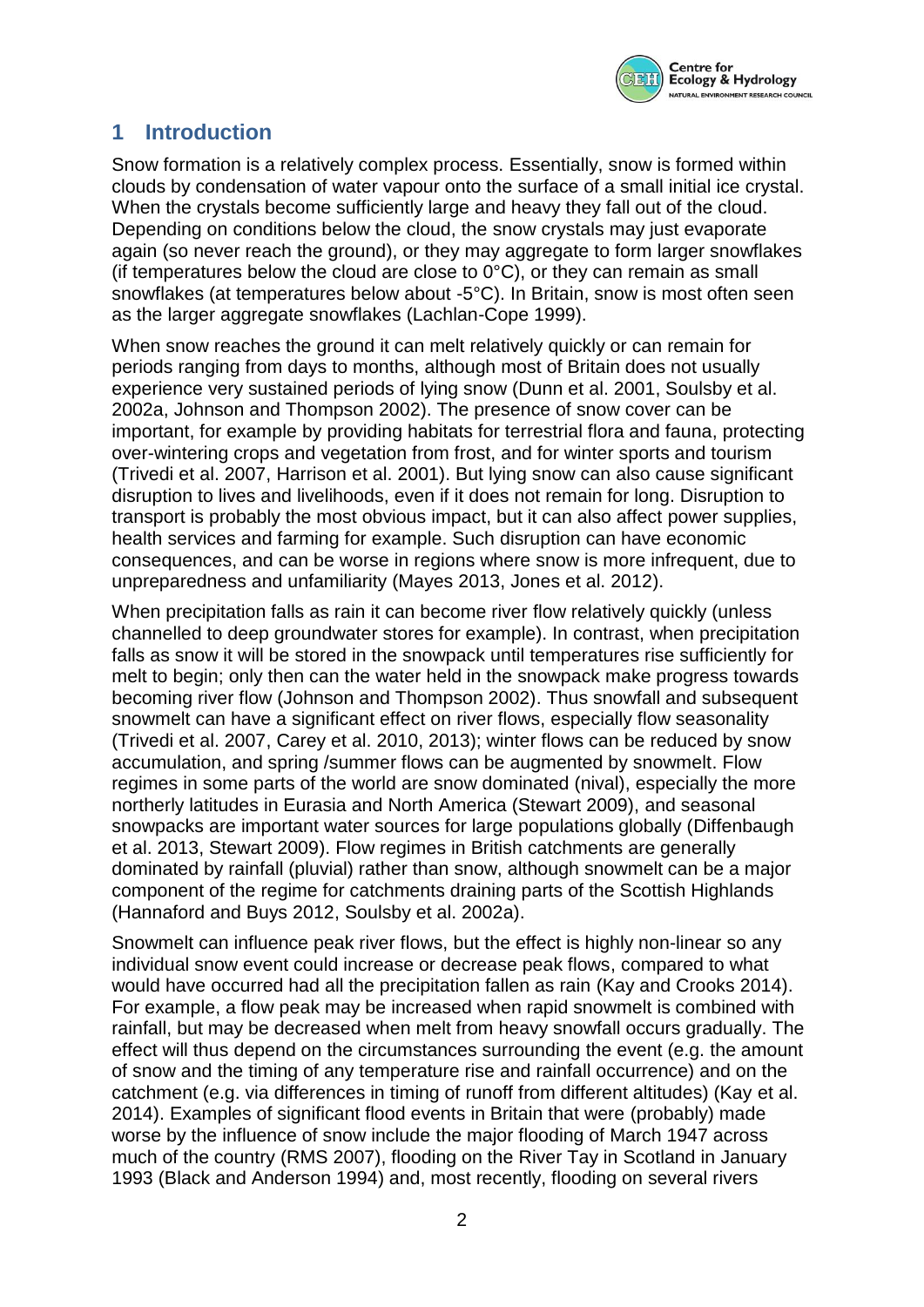

draining the Scottish Highlands in March 2015 (Centre for Ecology & Hydrology 2015). Snowmelt can also affect river water temperatures (Wilby et al. 2015), water quality and hydro-ecology (Helliwell et al. 1998), and hydro-electric power generation (Harrison et al. 2001).

Global warming is already influencing snow and ice processes, with reductions in annual average snow cover extent and earlier snowmelt observed in regions across the northern hemisphere (Stewart 2009). However, the effect of changes in temperature on snowfall and snowmelt, and subsequently on river flows, may be complicated by coincident changes in precipitation, to the extent that impacts may be masked until thresholds are crossed (Stewart 2009). The effects are thus likely to vary by location, depending on altitude (Skaugen et al. 2012, Trivedi et al. 2007, Harrison et al. 2001) and atmospheric circulation patterns (Irannezhad et al. 2015, Stewart 2009) for example. Studies suggest that the areas most affected have been those where current winter temperatures are close to 0°C, with less impact in colder or warmer regions (Stewart 2009, Hamlet and Lettenmaier 2007). In parts of Britain, particularly Scotland, the climate is in this transitional zone where only a small temperature increase can have a significant effect by changing winter precipitation from snow to rain (Johnson and Thompson 2002, Carey et al. 2010, 2013), so the effects of climatic change may be seen first in areas like the Cairngorms in Scotland (Soulsby et al. 1997). Potential changes in snow are also important because of the feedback of snow cover on vegetation and climate (Cohen 1994, Stewart 2009, Tetzlaff et al. 2013, Irannezhad et al. 2015).

This paper presents a review of snow in Britain, both historically (including observed trends) and projections for the future. The review covers snowfall and lying snow (Section [2\)](#page-2-0), the influence of snow on river flows (Section [3\)](#page-6-0), and the effect of snow on a number of other factors of socio-economic or environmental importance (Section [4\)](#page-12-0). A discussion (Section 5) summarises the findings and highlights some knowledge gaps. Although the focus is Britain, studies covering other parts of the world are discussed in places, either to put results in a wider European or global context, or to help fill gaps in UK-based knowledge.

# <span id="page-2-0"></span>**2 Snowfall and lying snow**

## **2.1 Snow recording**

Accurate measurement of depth of snowfall and depth of lying snow, and their water equivalents, is not straightforward (NOAA 2013). The UK Met Office has a relatively dense network of raingauges, but these do not distinguish rainfall and snowfall (and have a relatively narrow aperture which can easily become blocked by too much snow) (Met Office 2010). However, observers measure and report the water equivalent of fresh snowfall at some weather stations, and the Met Office has point observations of presence/absence and total depth of lying snow from its network of weather stations (some of which now have automated snow depth sensors; Met Office 2010). These data were used to produce 5km grids of lying snow for 1971- 2006 (Perry and Hollis 2005b), but the sites are all relatively low-lying so interpolation for higher altitude grid boxes is likely to be less reliable. Point observations of snow depth can also be unrepresentative of snow depths over larger areas (Grunewald and Lehning 2015, Stewart 2009).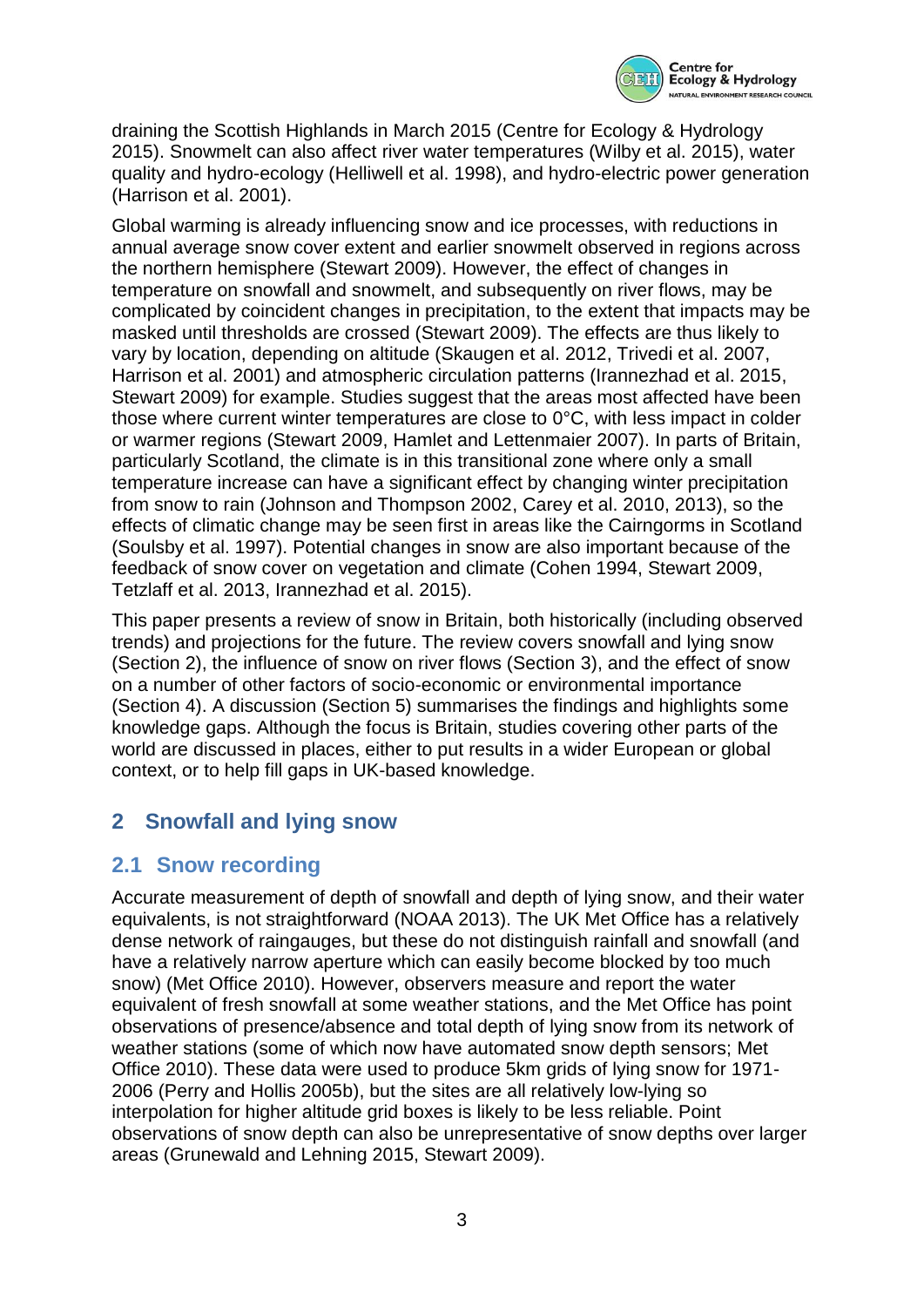

The Snow Survey of Great Britain (SSGB), which operated from ~1937 to 2007, involved volunteer observers at fixed locations. They were asked to note, at ~9am each day, whether snow was falling at the location, the depth of any lying snow at the location, and the elevations of surrounding hills at which snow cover was over 50%. The paper records from the SSGB covering Scotland for 1945/46 to 2006/07 have recently been digitised (Spencer et al. 2014), providing an alternative dataset for lying snow that provides better coverage of higher elevations than does the Met Office point data. A comparison of the SSGB data for one site with the corresponding Met Office gridded data suggests that the Met Office data underestimates days of lying snow at higher altitudes (Spencer et al. 2014). However, the SSGB dataset itself has issues with missing data (from obscured views, absence of the observer or lost records) and sometimes what should be missing values can be confused with absence of snow. Jackson (1977) used the SSGB paper records to complete a snow catalogue describing the 100 winters from 1875/76 to 1975/76, begun by Bonacina. An up-to-date version of the Bonacina snow catalogue is available from [www.neforum2.co.uk/ferryhillweather/bonacina.html.](http://www.neforum2.co.uk/ferryhillweather/bonacina.html)

Remote sensing of snowfall, snow cover extent and snow water equivalent (SWE) is possible (Butt 2006, Schafferhauser et al. 2008, Noh et al. 2009), but satellite mapping can have problems with missing data due to cloud cover (Poggio and Alessandro 2015) and application of global products at regional scales can be problematic (Kelly 2000, Butt 2009).

# **2.2 The historical picture**

There is substantial geographic variation in snowfall in Britain, with altitude clearly an important factor, but on average north-eastern parts of Britain experience more days of both falling and lying snow (Wheeler 2013, McClatchey 2014) than southern or western regions (Mayes 2013, Perry 2014) including Ireland (Sweeney 2014, SNIFFER 2002). The UK Met Office provide maps of the UK showing the average number of days of falling and lying snow for several time periods (see examples in [Figure 1,](#page-4-0) and [www.metoffice.gov.uk/public/weather/climate/;](http://www.metoffice.gov.uk/public/weather/climate/) Perry and Hollis 2005a). Factors affecting the spatial occurrence and distribution of snow more locally include topographic factors like snow-shadow (Currie 2004) and urban pollution (Wood and Harrison 2009), as well as re-distribution by wind (Johnson and Thompson 2002, Dunn et al. 2001).

Given the relatively warm, maritime climate of Britain, few areas experience sustained periods of falling or lying snow (Hirschi and Sinha 2007). Instead, even in Scotland, snowfall generally occurs in distinct cold weather events interspersed by warmer periods when much of the lying snow can melt (Dunn et al. 2001), although some isolated and sheltered snow patches can remain right through from one winter to the next (e.g. Cameron et al. 2014). The occurrence of more substantial snow events varies greatly from year-to-year, both in terms of spatial coverage and depths (e.g. Soulsby et al. 1997, Jackson 1977). Notably snowy winters include those of 1875/76, 1878/79, 1885/86, 1916/17, 1946/47 and 1962/63, each classed as "very snowy" in the original Bonacina snow catalogue covering 1875/76 to 1975/76 (Jackson 1977). More recently, the extension of the Bonacina snow catalogue has only classified 1978/79 and 2009/10 as "very snowy".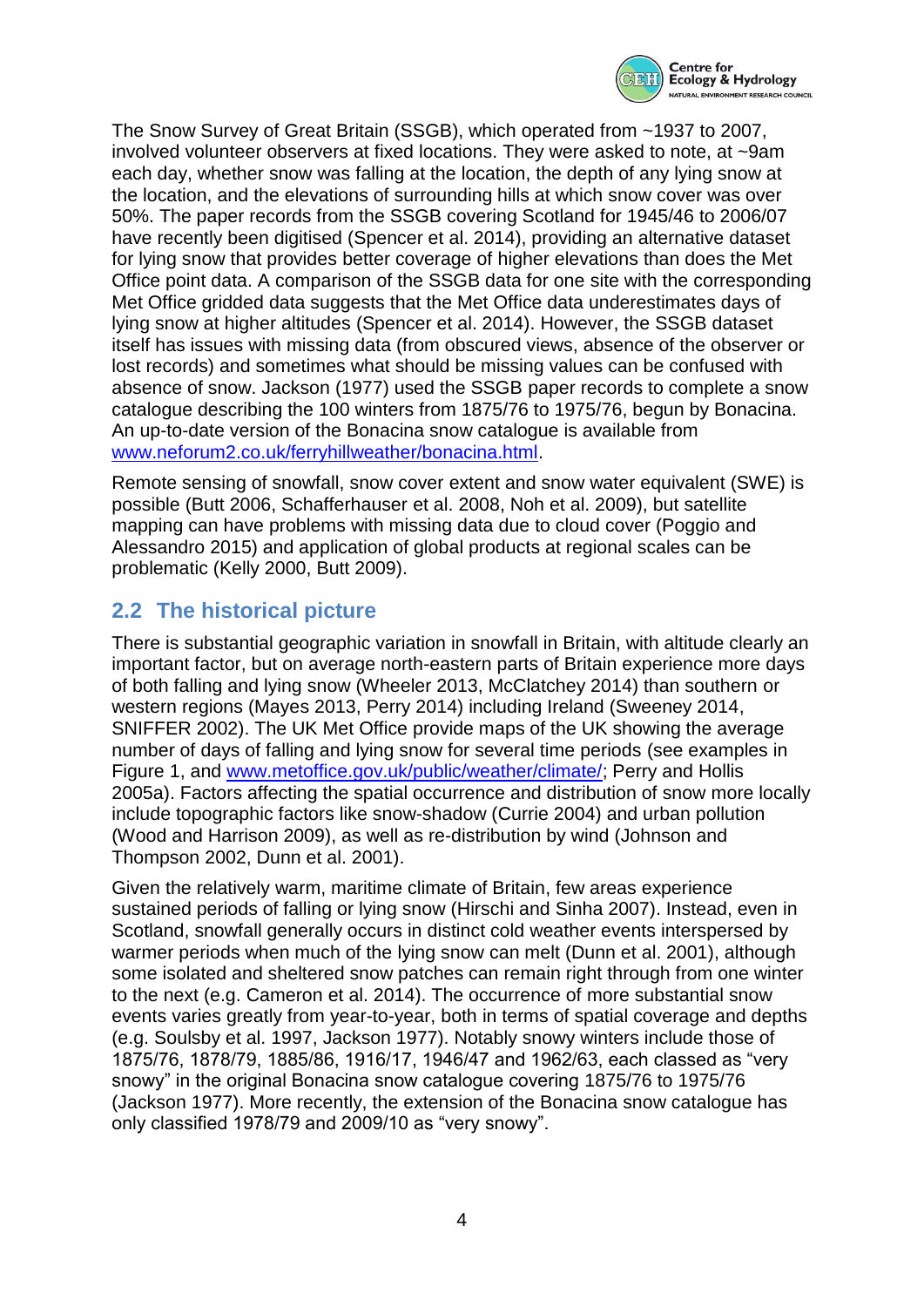





<span id="page-4-0"></span>**Figure 1 Example maps from the Met Office National Climate Information Centre (**[www.metoffice.gov.uk/public/weather/climate/](http://www.metoffice.gov.uk/public/weather/climate/)**), showing the annual average number of days of falling snow or sleet (left) and lying snow (right) for 1961-1990 (top) and 1981- 2010 (bottom). (Reproduced with the permission of the NCIC.)**

Several widespread and heavy snowfalls occurred in Winter 2009/10, starting in mid-December, and snow covered much of the country by mid-January. Individual snowfalls exceeded 20cm even in parts of southern Britain. Following a period of warmer temperatures, and some snowmelt, more snow arrived in February (Prior and Kendon 2011a). However, a comparison with previous winters (back to the 1960s) showed that winter 1962/63 was snowier than 2009/10 in terms of the total number of days of lying snow, for the UK as a whole and for England and Wales, but that 2009/10 was snowiest for Northern Ireland. Winter 1962/63 was also snowier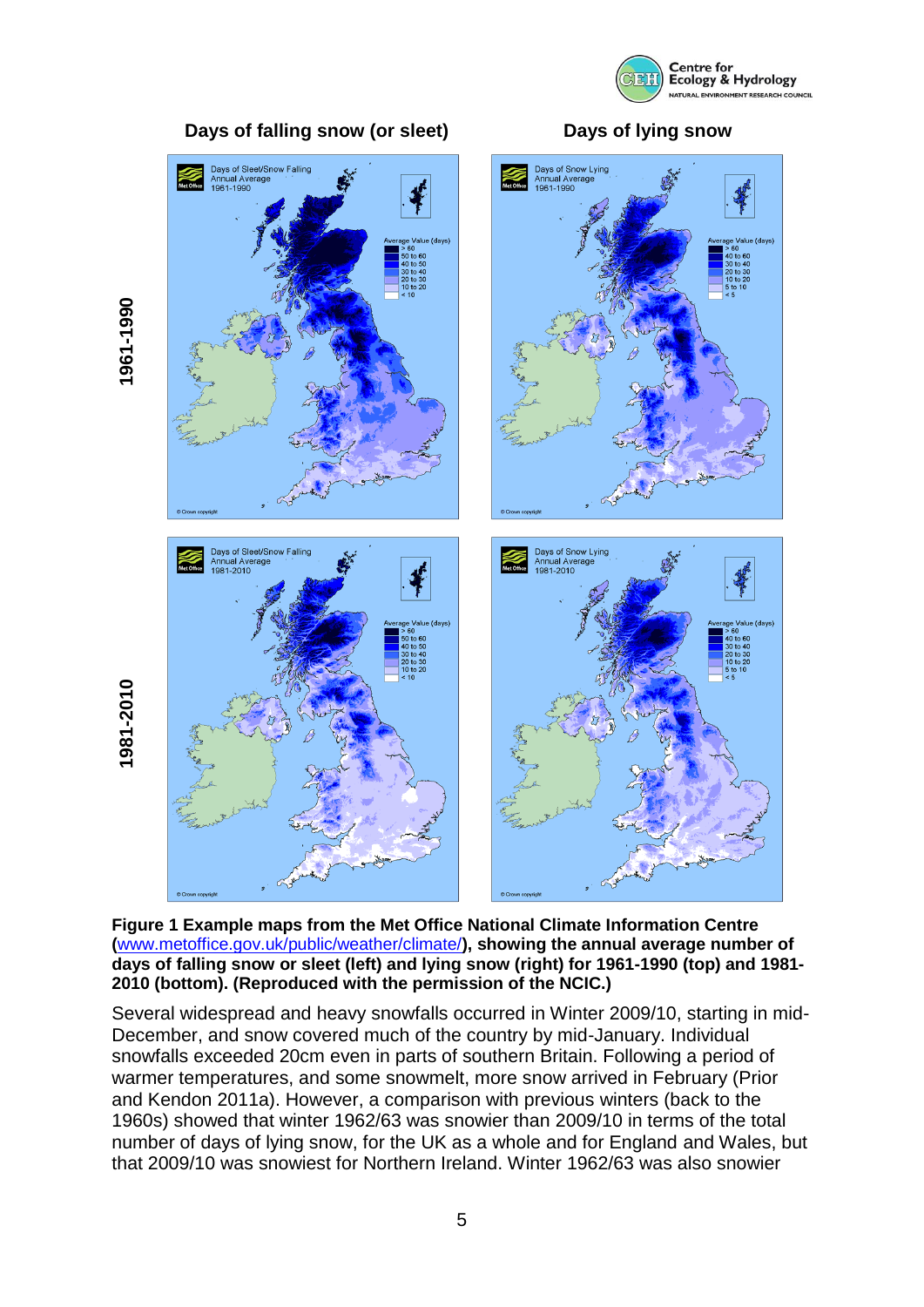

than 2009/10 in terms of number of consecutive days with snow depth at least 10cm, in all regions except north Scotland and north-west England (Prior and Kendon 2011a). For example, snow persisted at East Bergholt in Suffolk (a relatively lowlying location) from 31<sup>st</sup> December 1962 to 28<sup>th</sup> February 1963 (Dent 2013). It is less clear how the winter of 1946/47 compares to those of 1962/63 or 2009/10 in terms of particular snow measures (due to lack of comparable data), but in February 1947 snow covered much of the country (from Kent to Orkney) for the full month, with average depths commonly exceeding 0.5m and drifts reaching depths of 3m or more (Hawke 1947). Further very heavy snowfalls occurred in early March 1947, but these were followed by a sudden thaw combined with heavy rainfall from mid-March which resulted in widespread flooding (Booth 2007, RMS 2007). December 2010 was also a very snowy period in Britain that many people will remember (Prior and Kendon 2011b). Of course, heavy snowfall events can be less widespread, or even highly localised. For example, an event severely affected Lancaster on 5-7<sup>th</sup> Feb 1996, with 13cm of level snow but 1-2m drifts (Bowker 1998).

An analysis of gridded data shows significant decreases in the number of days of lying snow for 1961/62-2004/05, in all regions of the UK, with the greatest percentage decreases in parts of southern and central England and Wales (Perry 2006). The decreases are still significant when only using data from 1963/64, to exclude the potential for the very snowy winter of 1962/63 to skew the results. The trends are most significant in autumn but absolute decreases are greatest in winter, when most snow occurs. Decreases in both autumn and spring suggest that the snow season is getting shorter. However, this analysis does not include the substantial events experienced in more recent winters; analysis of updated records may lead to different conclusions on trend significance. Analyses of changes in the number of days of lying snow in Wales and winter season snow depth in northern Snowdonia for 1977-2005 show similar results (Biggs and Atkinson 2011), as do analyses for Scotland (Barnett et al. 2006, Harrison et al. 2001). Decreases can also be seen by comparing the maps of the annual average number of days of falling snow/sleet and lying snow for 1961-1990 and 1981-2010 [\(Figure 1\)](#page-4-0).

Spencer and Essery (2016) demonstrate a negative correlation between the winter North Atlantic Oscillation Index (NAO) and snowiness in Scotland, particularly for lower elevations and more easterly locations. Such relationships may be useful for seasonal forecasting of snow, and so aid preparedness for severe winters, provided factors like the winter NAO can be reliably forecast (Scaife et al. 2014).

## **2.3 Future projections**

Analysis of data from the CMIP5 ensemble (comprising 56 runs of 26 Global Climate Models with RCP8.5 anthropogenic forcings) suggests future reductions in March snow water equivalent for most regions of the northern hemisphere, along with an increase in occurrence of low and extremely low snow years (Diffenbaugh et al. 2013). However, parts of Eurasia and arctic North America showed a decrease in occurrence of low snow years and an increase in occurrence of high snow years, due to cold-season precipitation increases with temperatures remaining below freezing (Diffenbaugh et al. 2013). Koetse and Rietveld (2009) suggest that the duration of the snow season, along with snow depth, are very likely to decrease in Europe in future.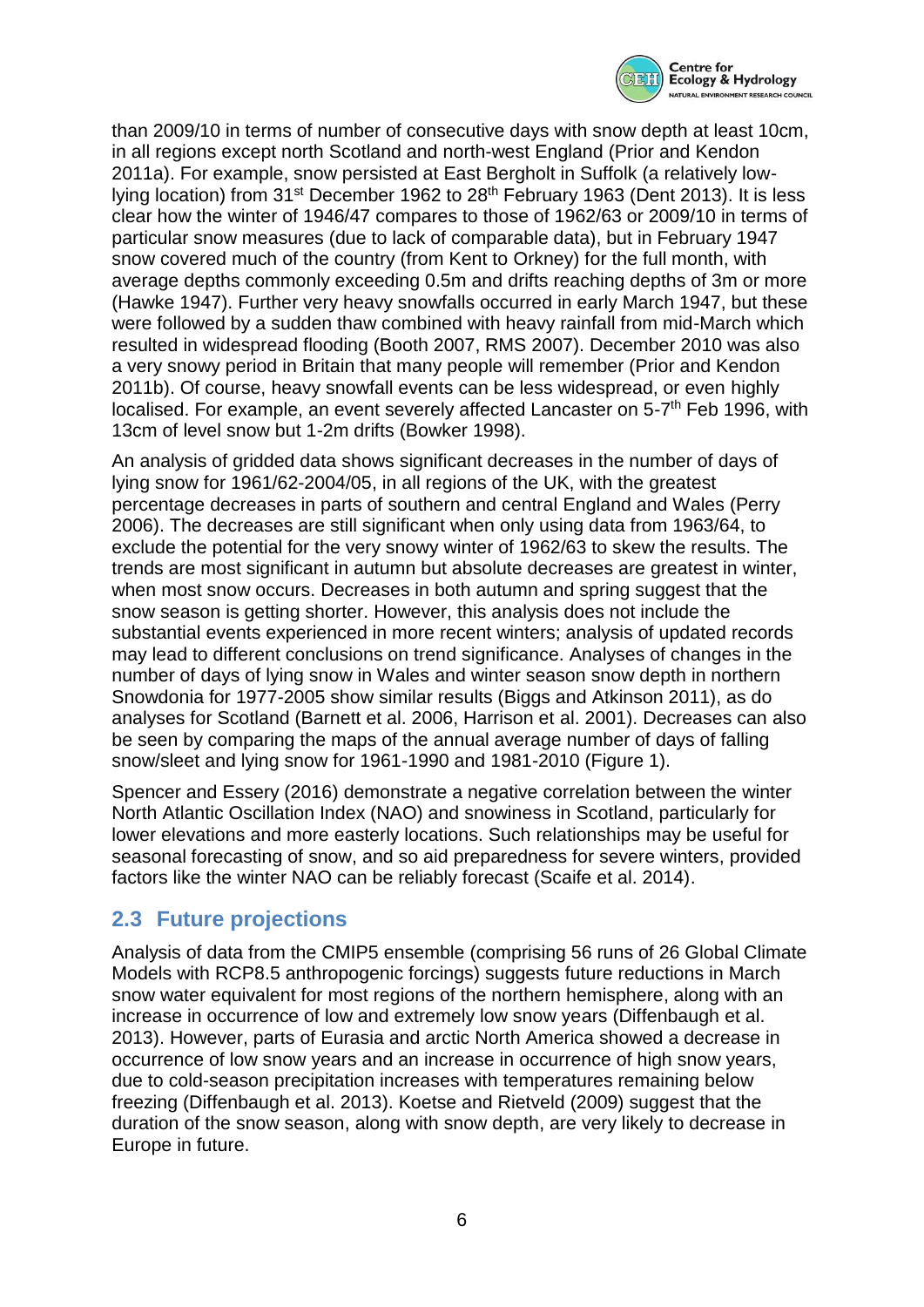

The UK Climate Projections 2009 (UKCP09; Murphy et al. 2009) did not specifically include probabilistic changes in snowfall or lying snow, but analysis of data from the UKCP09 Regional Climate Model (RCM) ensemble shows future reductions in the number of days of falling snow and in snowfall rates (Brown et al. 2010). Reductions in the ensemble mean number of days of winter snowfall by the 2080s (A1B emissions) ranged from -55% in western Scotland to -85% in the south of England, but with large variations between ensemble members. The 90<sup>th</sup> percentile winter snowfall rate (a measure of heavy snow events) decreases by more than -80% over most of the UK (~-60% over Scotland) except for one ensemble member, which generally shows decreases below -30% but with increases of over 20% for some parts of southern England. The previous set of climate projections for the UK (UKCIP02) suggested decreases in snowfall (defined as the equivalent depth of water) throughout the country, with the largest decreases in the lowlands and around the coasts, and decreases below -90% for much of the country by the 2080s under a high emissions scenario (Fig. 49 of Hulme et al. 2002). However, the resolution of the latter RCM projections (~25-50km) is rather coarse, given the importance of altitude for snow.

Bell et al. (2016) present maps of the average number of days of lying snow per year, for the 1970s and 2080s (A1B emissions), as modelled using a temperaturebased snow module on a 1km grid and using precipitation and temperature data from the UKCP09 RCM ensemble (~25km resolution). These maps show large reductions in snow days in the future, with reductions to near-zero in the south-east of the country and in many coastal locations. This is consistent with the reductions in snowfall suggested by Brown et al. (2010). It is also consistent with the small-scale study of Trivedi et al. (2007), who develop a regression model of snow cover duration for an area in the Central Highlands of Scotland using daily mean temperature and monthly mean precipitation at a range of elevations. They use the model to project future snow cover, using temperature and precipitation data from the HadRM3 RCM, and show significant reductions in snow cover by the 2050s, ranging from -100% at 130m to -32% at 1060m under a high emissions scenario (-93% and -21% under a low emissions scenario).

## <span id="page-6-0"></span>**3 River flows and snow**

Snowfall and snowmelt can affect river flows by modifying water quantity (seasonal mean flows; low flows and water resources; high flows and floods) and water quality (including water chemistry and water temperature). Water quantity and quality in turn influence hydro-ecology. These aspects are reviewed in this section, in terms of the historical picture and future projections.

# **3.1 The historical picture**

#### **3.1.1 Water quantity**

Snow accumulation can result in reduced river flows, while subsequent melt can enhance river flows, thus affecting the variation of flows through the year and reducing the correlation between precipitation and flow (Carey et al. 2010, 2013). In Scotland, several major rivers have headwaters in mountainous regions and thus have a significant snowmelt component to flows (Dunn et al. 2001).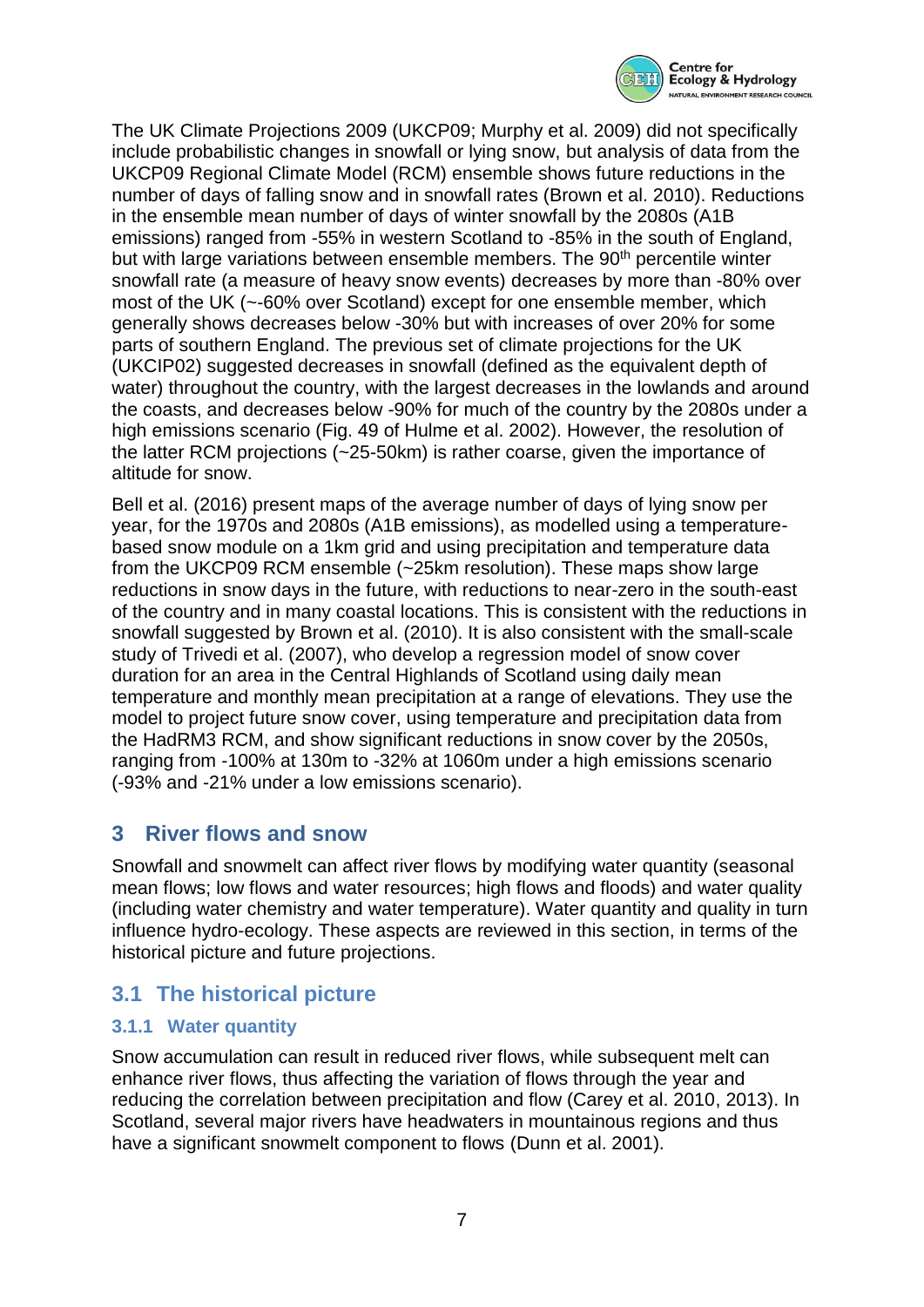

A detailed study of a small sub-arctic catchment in Scotland showed periods of snow accumulation in winter resulting in very low flows only sustained by groundwater, followed by high flows in spring produced by snowmelt (often combined with rainfall), with intermediate periods showing smaller flow peaks from rapid melt of snow at lower altitudes (Soulsby et al. 1997). The later melting of snow at higher altitudes sustained flows into early summer in a year with moderate snow cover, but summer flows were reduced in years with less snow cover (Soulsby et al. 1997). The analysis also showed a distinct diurnal cycle to flows during melt events, with maxima in the late afternoon/early evening and minima in the early morning, although the occurrence of rain coincident with snowmelt damped this diurnal pattern. Such flow patterns are likely to be the case for other catchments in Britain with similar patterns of snowfall and snowmelt, but catchments where lying snow is more transient, or larger catchments with some areas covered by snow and some not, are likely to show more intermediate-type peaks and not show such significant spring snowmelt peaks.

In general in Britain, changes in catchments affected by snow seem to have led to increases in winter flows, from more snowmelt and more rain, and reduced spring flows, from reduced overall snowmelt (Harrison et al. 2001). This is consistent with Stahl et al. (2010), who discuss observed trends in seasonal river flows in Europe and make a link between some of the flow changes and snow. However, it is not always straightforward to link observed changes in seasonal flows to changes in snow, due to concurrent changes in precipitation. For example, an analysis of flows for 1929-2004 in the River Dee in north-east Scotland (strongly influenced by snowmelt from the Cairngorms) showed increases in spring flows and decreases in summer flows, but these were coincident with seasonal precipitation trends (Baggaley et al. 2009). However, higher coherence between spring precipitation and flow in the latter part of the catchment record (from 1980) was considered to be due to reduced snowfall, and the authors hypothesised that a threshold had been crossed at that time, leading to more significant periods with temperatures above 0°C. They thus suggest that the changes in spring flows are linked to changes in snow in the Cairngorms. An analysis of seasonal river flow trends for a set of 89 UK catchments with near-natural flow regimes shows different spring flow trends for the River Dee (in the later part of the record) than for the other catchments (Hannaford and Buys 2012); the authors suggest that the influence of changes in snowmelt on these trends is an area that needs further research.

For Scotland, Harrison et al. (2001) suggest that changes in snow may already have led to changes in seasonal water resources and to the management of reservoirs, and state that reduced spring flows have led to reductions in electricity generation by hydro-electric plants, and thus a requirement to buy more power from the national grid.

The influence of snow on peak flows can be highly nonlinear. For example, using a toy model of snow and daily streamflow, Molini et al (2011) demonstrated that the largest flow peak occurred for a mid-length warm-season; peaks for a longer warmseason were limited by decreased snow accumulation whereas peaks for a shorter warm-season were limited by slower melt. Of course, the behaviour of real catchments will be more complex. The analysis of Ali et al. (2015), for nine small catchments at mid- to high-latitudes (three in Scotland), showed differences in threshold behaviour for generation of snowmelt-driven events compared to rainfall-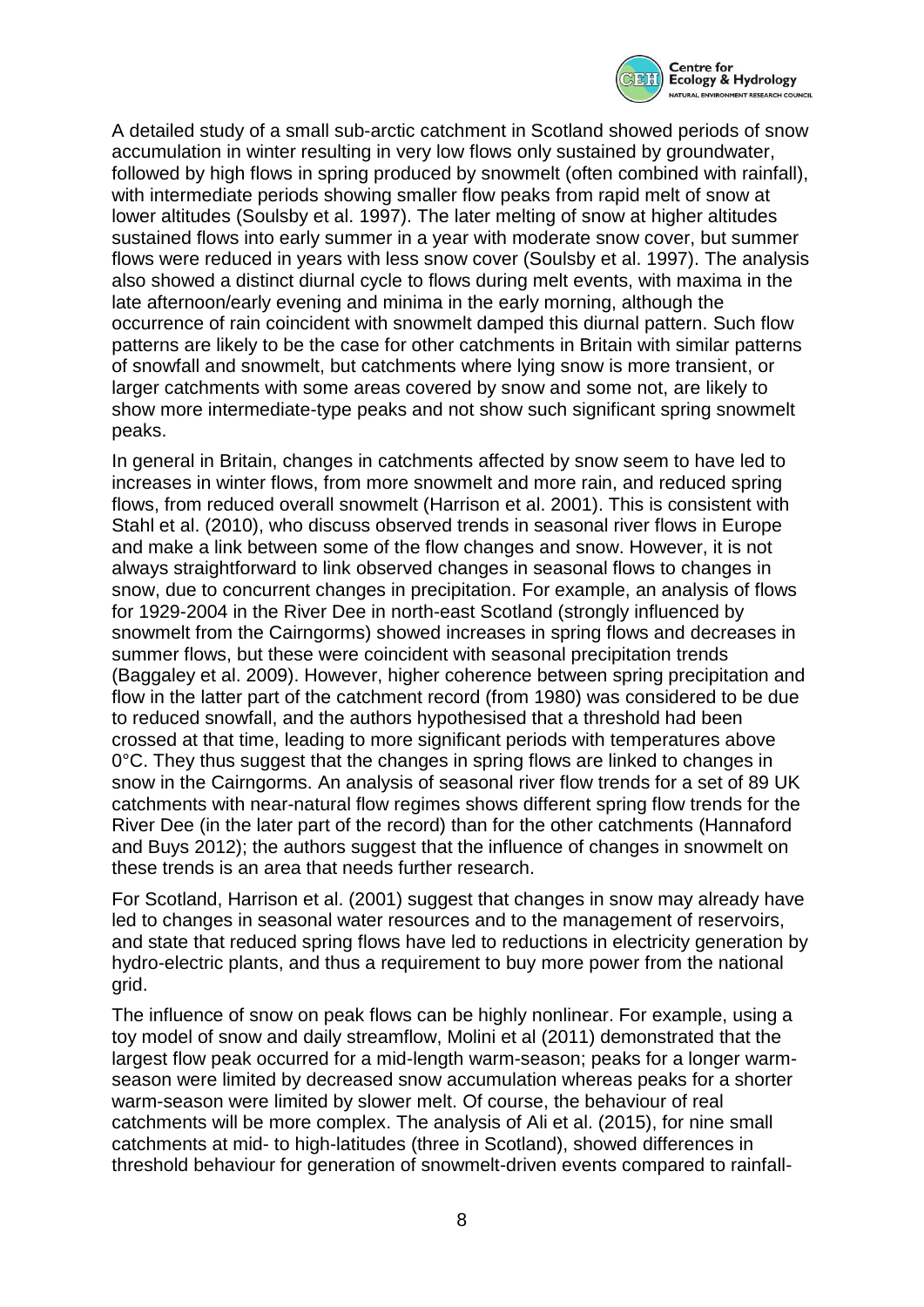

driven events, which differed markedly between catchments. The catchment analysis of Soulsby et al. (1997) showed that, even for a small catchment in Scotland with a sub-arctic climate, the annual maximum flows that were influenced by snowmelt also had a rainfall component. Snowmelt is however a key factor in flooding in late winter and spring on several rivers in Scotland (Black and Werritty 1997). In Britain, the Flood Estimation Handbook (FEH) methods (Institute of Hydrology, 1999) and subsequent updates do not specifically include snowmelt, but the rainfall-runoff method used to assess reservoir flood safety can include a snowmelt contribution to the event rainfall and antecedent rainfall (Houghton-Carr 1999, Hough and Hollis 1997).

The evidence for observed changes in floods due to changes in snow is variable. A study of the Severn uplands in Wales over the last 30 years suggests that annual maximum flows have generally increased as snow cover has decreased (Biggs and Atkinson 2011), and a study in Scotland suggests that more sudden thawing of heavy snow, and wetter catchments, may have led to increases in the frequency of winter floods (Harrison et al. 2001), but these are not proven as cause and effect. On the other hand, a study of the River Thames suggests that no trends are seen in flood magnitude partly because of a decline in the contribution of snowmelt to major floods (Marsh and Harvey 2012), and an attribution study of the winter 13/14 floods shows that changes in snowmelt have moderated the increases that would otherwise have occurred for the Thames at Kingston (Schaller et al. 2016). A similar attribution study of the autumn/winter 2000 floods for several catchments in England also suggests that snow changes have moderated the increased chance of floods (in October-March) in the current (industrial) climate compared to a non-industrial climate (without the past emissions of greenhouse gases), particularly for the catchments in north-east England compared to those in the south (Kay et al. 2011).

A study of the River Tay, Scotland, suggests that snowmelt was more influential in floods in the 18<sup>th</sup> and 19<sup>th</sup> centuries than more recently (McEwen 2006). However, Macdonald (2012) looks at flood events on the River Ouse, North Yorkshire, using records dating back to the year 1600, and shows that the proportion of flood events including a snowmelt component (compared to those due only to rainfall) has been relatively stationary since 1800, and that larger flood events are not more likely to have a snowmelt component.

## **3.1.2 Water quality**

As well as affecting the quantity of flow in rivers, snowfall and snowmelt can directly affect water temperature and water quality. Water temperatures can also affect water chemistry, and water quality and quantity can affect in-stream ecology (Langan et al 2001, Gibbins et al. 2001). Rapid snowmelt events can trigger (hillslope and river bed) sediment transfers (Johnson et al. 2010) and movement of surface peat (Warburton et al. 2004).

A study of eight catchments in the northern high-latitudes of the globe, including three small catchments in Scotland, showed that the seasonality of dissolved organic carbon (DOC) in river flows varied significantly between catchments (Laudon et al. 2013). A positive correlation between winter temperatures and winter export of DOC and a negative correlation between winter temperatures and spring export of DOC were linked to the effects of winter snow accumulation. Soulsby et al. (2001) analysed data for four small sub-arctic catchments in the Cairngorms, and showed significant seasonal patterns in water temperature and water chemistry that they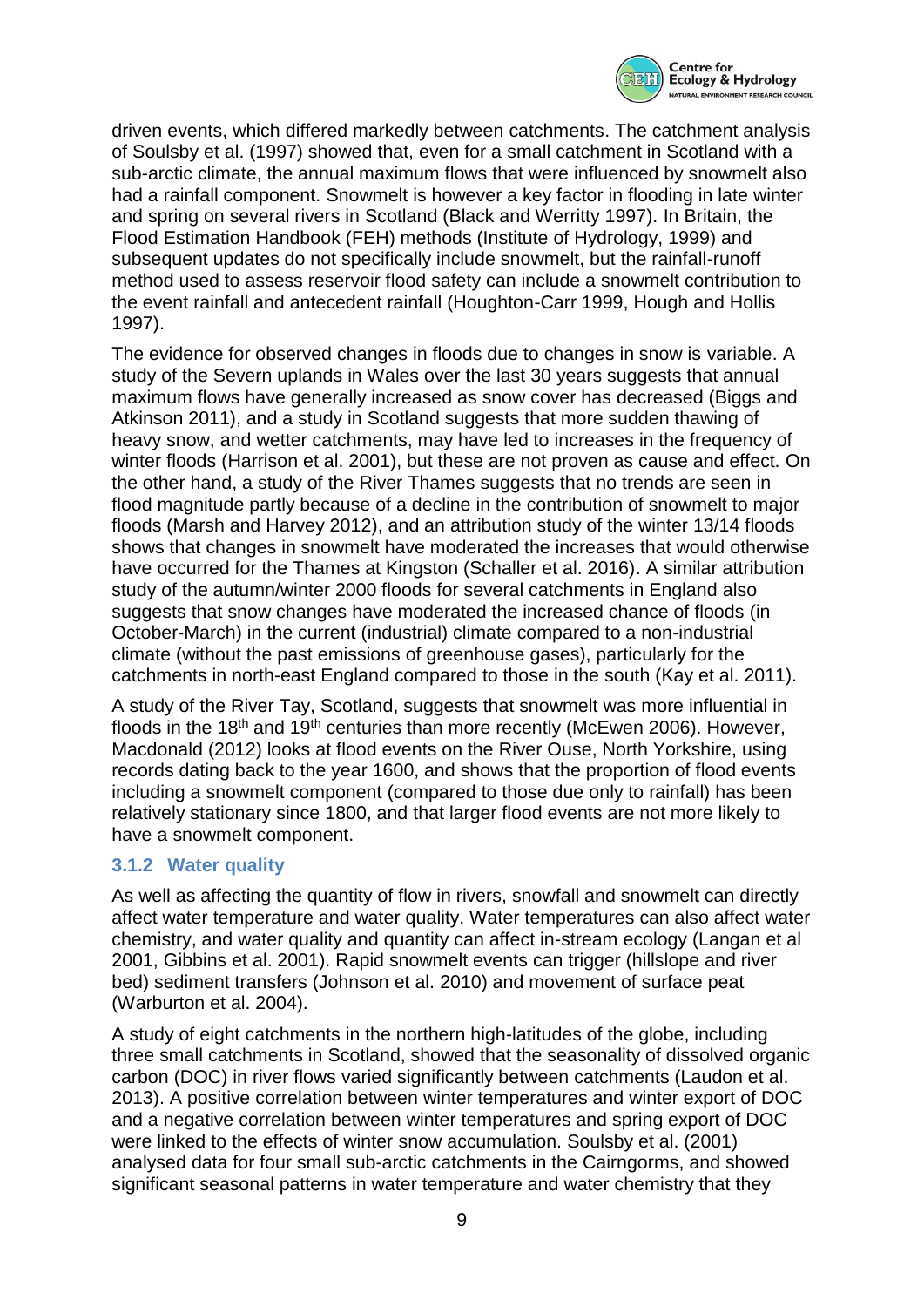

suggest are strongly influenced by snowmelt. Chemical factors affected were concentrations of nitrate, sodium and calcium ions and silica, along with alkalinity and pH, but concurrent seasonality of water quantity makes interpretation of the results complex. Further analyses for a sub-arctic catchment in Scotland (Soulsby et al. 1997; Helliwell et al. 1998) also showed a significant influence of snowmelt on water chemistry, with peaks in concentration of certain ions (particularly chlorine ions) and peaks in acidity (troughs in pH) coinciding with snowmelt events. The chemistry of the snowpack itself was shown to vary with altitude and with the amount of snowfall in the winter, and some of the variations are linked to the presence of anthropogenic pollution in the atmosphere (Helliwell et al. 1998).

As well as affecting water quality from upland headwater catchments, snowmelt can influence water quality in other regions by flushing high concentrations of anthropogenic chemicals into rivers. For example, in agricultural regions elevated concentrations of nutrients like phosphorus have been observed during rapid snowmelt events (Tiemeyer et al. 2009), and in urban areas high concentrations of organic contaminants and pesticides have been observed during snowmelt (Meyer et al. 2011).

Analysis of water temperatures for two rivers in the Peak District showed that snowmelt events can cause rapid decreases in river water temperature, whereas rapid increases in river water temperature can be caused by bright sunshine during low flow conditions, or by intense summer storms (Wilby et al. 2015). Rapid changes in water temperature or water chemistry can be detrimental to in-stream ecology (Wilby et al. 2015, Helliwell et al. 1998).

Analyses of river water from a small sub-arctic catchment over 12 years (1985-1997) showed trends in several water chemistry variables, including in-stream pH, but many of these trends are more likely related to changes in factors other than snowmelt, like reduced anthropogenic emissions of sulphur, and longer time-periods would be required to properly distinguish trends from variability (Soulsby et al. 2001). An analysis of trends in river water temperature in a small sub-catchment of the River Dee in north-east Scotland, over the course of 30 years, showed increases in winter and spring daily maximum temperatures but no change in mean annual temperature (Langan et al 2001). A strong correlation between stream temperature and air temperature suggested that the changes in water temperature were related to changes in climate, but it was also suggested that reduced influence of snow and snowmelt in winter and spring may have had an impact, and that the effects of snow make the prediction of water temperatures from air temperatures less reliable (Langan et al 2001). Long-term changes in seasonal water temperature and chemistry can have important implications for in-stream ecology. For example, Langan et al. (2001) highlight that the changes they found in water temperature in spring coincide with an important stage in the life-cycle of young salmon, when they leave the freshwater for the sea, and suggest that this event has been occurring earlier in spring.

## **3.2 Future projections**

#### **3.2.1 Water quantity**

For the northern hemisphere, Diffenbaugh et al. (2013) suggest that CMIP5 ensemble projection of more widespread and frequent occurrences of high early-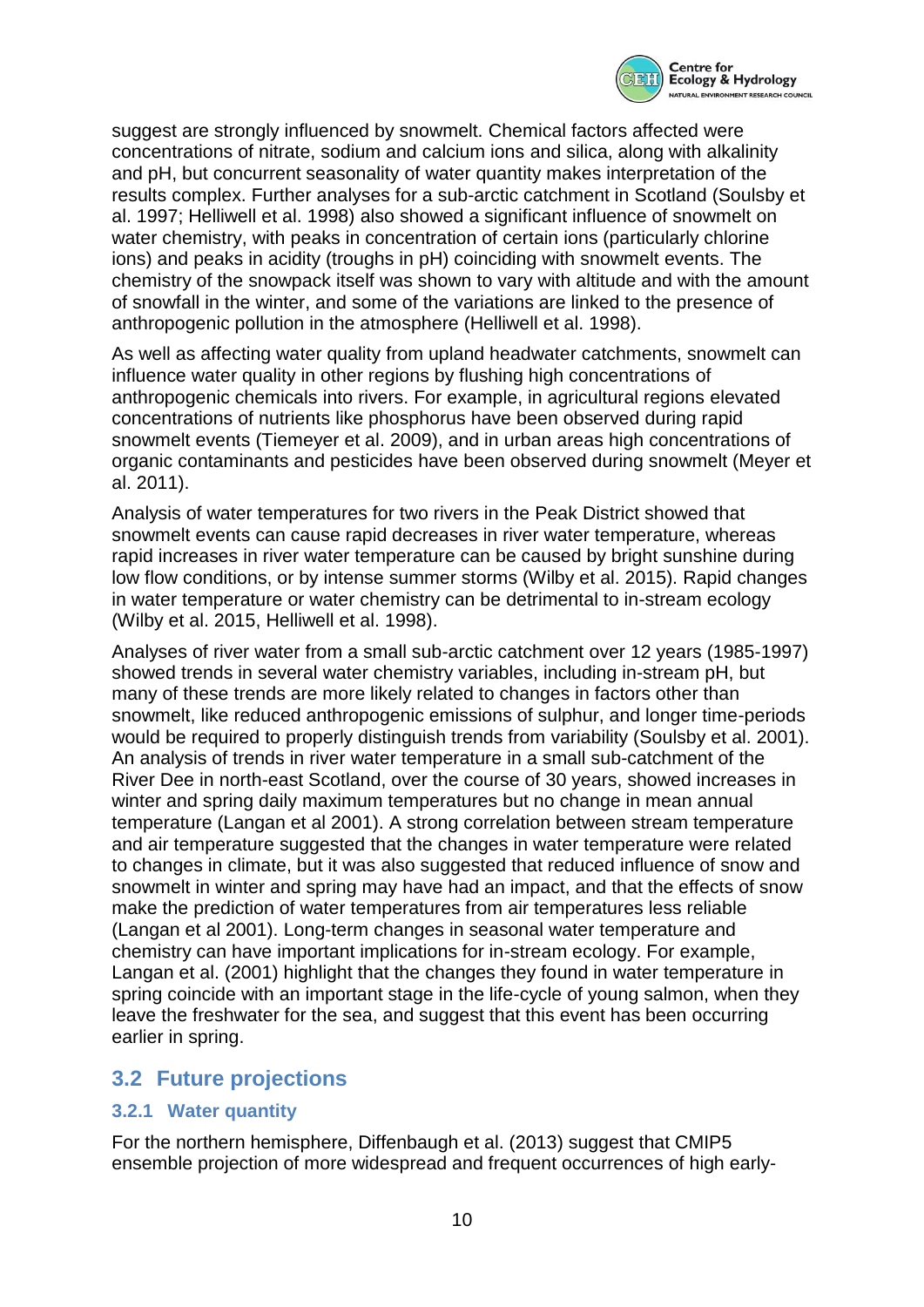

season snowmelt could lead to increased flood risk, whilst the projection of more widespread and frequent occurrences of low late-season snowmelt could lead to increased water stress. A study of the potential effect of climate change on flow regimes in Europe by the 2050s suggests that regions where snowfall becomes less important will experience the most change in the flow regime, with increases in winter flows, decreases in spring flows, and large changes in the timing of maximum and minimum flows (Arnell 1999). Another European study, driving a hydrological model with data from a 12km resolution RCM, shows decreases in the 100-year return period flood peak in parts of north-east Europe, which the authors link to a shorter snow season and reduced peak from spring snowmelt (Dankers and Feyen 2008). Some other parts of Europe (including Northern Ireland) also showed decreases in the 100-year return period flood peak, which may not be linked to snow changes, whilst many parts of central and western Europe showed increases (including much of Great Britain, although results for Scotland were more variable).

There are concerns over the effect that climate change may have on the hydrological, thermal and chemical regimes of rivers in Britain, particularly those which currently have a strong snowmelt influence (Wilby et al. 2015, Soulsby et al. 1997, 2002b), but very few studies in Britain specifically analyse, or even include, the influence of snow changes on projected changes in flows. For example, two analyses of changes in seasonal river flows using UKCP09 data (Prudhomme et al. 2012, Christierson et al. 2012) do not include modelling of snow at all, and while the flow time-series produced for 282 rivers across Great Britain (using UKCP09 RCM time-series data for 1951-2098) do include the influence of snow (Prudhomme et al. 2013a), it would be difficult to distinguish the influence of snow changes from that of other concurrent changes.

Capell et al. (2014) use a hydrological model and data from the UKCP09 weather generator, to assess the potential impacts of climate change on the flow regime of the River North Esk, in north-east Scotland, and two of its sub-catchments (one upland and one lowland). They find a reduced influence of snow in the upland subcatchment, with increases in winter flows and decreases in spring flows, while in the lowland sub-catchment they find that changes in the seasonal distribution of precipitation lead to reduced summer flows. Flow changes in the main catchment are a moderated version of the differing changes from the sub-catchments, due to the complex integration of the various processes involved. Capell et al. (2013) further highlight the varied response of flow regimes of catchments in Scotland under climate change. If snowmelt no longer sustains summer flows sufficiently in the future, then the abstraction of water may have to be limited (Dunn et al. 2001)

Kay and Crooks (2014) use catchment hydrological models to investigate the potential impacts of climate change on daily and 30-day annual maximum (AM) flows in three nested catchments of the River Dee, north-east Scotland. The modelling was performed both with and without a snow module, to highlight the effects of snow on flows, and used data from the HadRM3Q0 RCM for 1950-2099 (A1B emissions). There were few significant trends in daily AM, whether modelled with or without snow, suggesting that snow has relatively little effect on daily AM in these nested catchments. However, for 30-day AM modelled with snow there were significant negative trends, and peaks occurred months earlier in the future. When modelled without snow, these trends were often of the opposite sign but generally not significant, showing the importance of including the snow module for such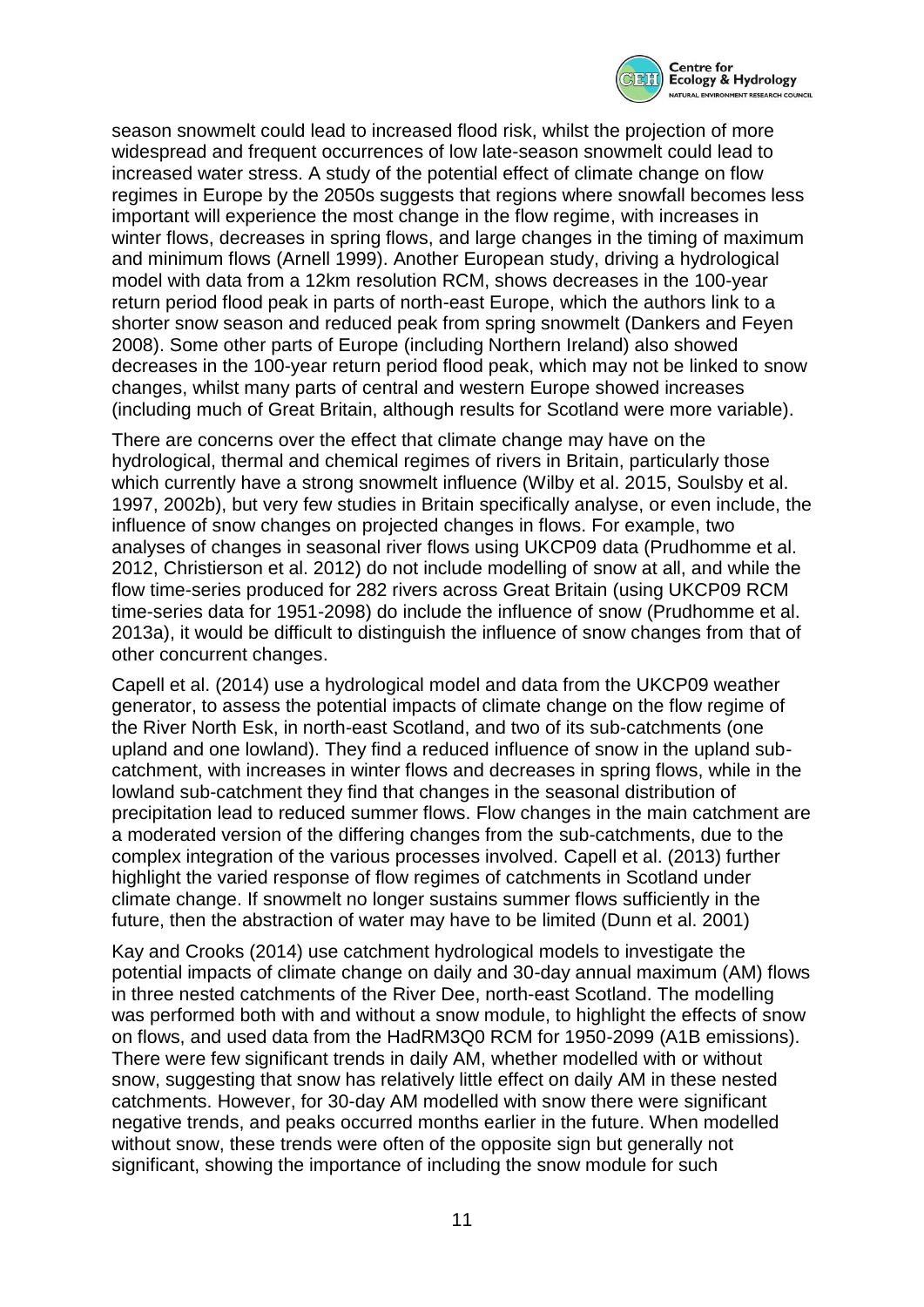

catchments. Later in the period there was a clear convergence of (daily and 30-day) AM modelled with and without snow, showing that snow was having less effect on flows in all of the catchments towards the end of the 21st century. However, variations in convergence between catchments and between durations demonstrated the complexity of the effect of snow, and changes in snow, on flows. Furthermore, a comparative analysis of peak timing for another upland catchment (a tributary of the River Tees in northern England) showed both daily and 30-day AM occurring earlier in future. The authors suggest that this complexity will make impacts on flows difficult to predict a priori for a particular catchment where flows are currently affected to some extent by snowmelt. A sensitivity-based approach to the impacts of climate change on flood peaks in Britain suggests that some of the more damped responses to changes in precipitation inputs are influenced by snow (Prudhomme et al. 2013b, Kay et al. 2014).

Bell et al. (2016) use a grid-based hydrological model to assess the potential impacts of climate change on peak river flows across Britain, also with and without a snow module, using the UKCP09 RCM ensemble. The variation in impacts across the country is larger than differences at any location due to the inclusion or exclusion of the snow module [\(Figure 2\)](#page-11-0), but there are still quite large differences in simulated changes in flood peaks in parts of Scotland and north-east England, and smaller differences in many other areas of the country, showing the importance of including the snow module in these regions. Analysis of AM dates confirms the importance of including the snow module, particularly for eastern Scotland, and shows changes in timing of AM in all regions of the country, but with a particular shift towards AM occurring earlier in the water year in the north of the country.



<span id="page-11-0"></span>**Figure 2 Maps showing the percentage change in 10-year return period flood peaks across Britain, when modelled with snow (left) and without snow (middle), and the difference (with snow minus without snow) (right). The changes are modelled with the G2G hydrological model combined with a snow model and driven with UKCP09 RCM ensemble data; the ensemble mean changes between the 1970s and the 2080s (A1B emissions) are shown.**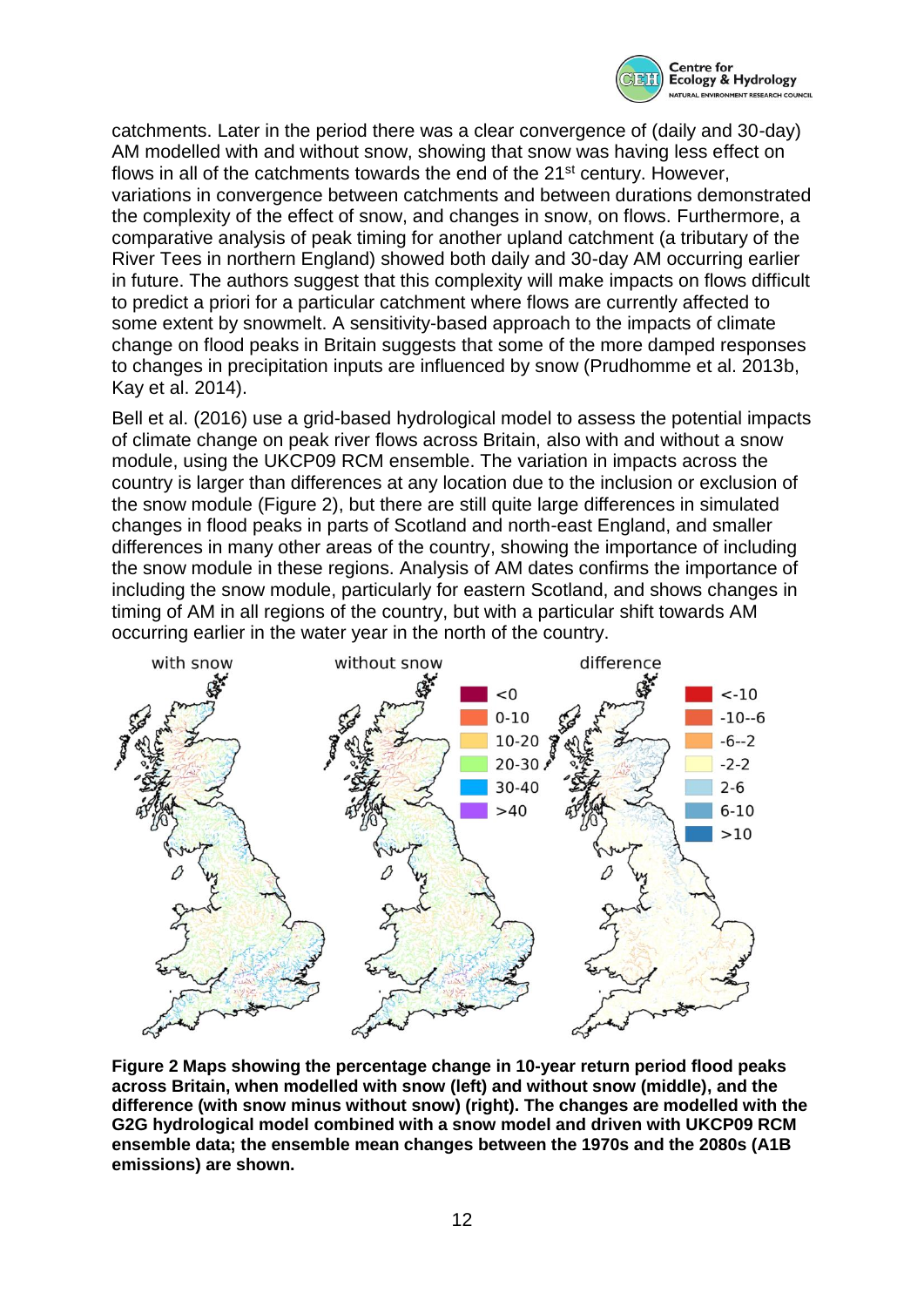

Vormoor et al. (2015) suggest that understanding future changes in underlying flood generating mechanisms is crucial for understanding changes in the seasonal distribution of floods, which is in turn key to understanding changes in flood magnitudes and frequencies. They investigate the potential impacts of climate change (up to the 2080s under A1B emissions) on floods in six catchments in Norway which have a mixed snowmelt/rainfall flood regime in the current climate. The two catchments which currently have mainly autumn/winter flood peaks (i.e. generally rainfall-dominated) shift to greater autumn/winter dominance, while two of the catchments which currently have mainly spring/summer flood peaks (i.e. generally snowmelt-dominated) shift to mainly autumn/winter dominance. The remaining two catchments, which currently have mainly spring/summer flood peaks, shift towards weaker spring/summer dominance, with the least change for the catchment which currently has the strongest spring/summer dominance. The changes in seasonal dominance (and therefore rainfall- or snowmelt-dominance) are shown to occur as a result of changes in both the frequency and magnitude of peaks-over-threshold in each season. The results of this study may be of direct relevance to catchments in Britain that currently have a mixed snowmelt/rainfall flood regime.

### **3.2.2 Water quality**

Laudon et al. (2013) hypothesise that climate change, and warmer winters, will lead to a change in the seasonality of DOC export in northern latitude catchments around the globe, from the current spring peak to a more even distribution through the year. Similar changes may apply to other aspects of water quality affected by snow, although future changes in concentrations of anthropogenic pollutants, like pesticides and fertilisers, are likely to depend as much on changing patterns of use of such chemicals as on changes in snow. However, if snowmelt no longer sustains summer flows sufficiently in the future then pollutant concentrations may increase as there is less dilution (Baggaley et al. 2009) and effluent returns may have to be restricted if there would be insufficient dilution (Harrison et al. 2001). Changes in water quality can have knock-on effects for water purification costs and ecosystems (Laudon et al. 2013).

The potential reduced frequency of snowfall in future suggests that rapid reductions of river water temperature due to snowmelt events may occur less frequently, but rapid increases in river water temperature due to intense rainfall events may occur more frequently in future, as might increases due to bright sunshine during low flow periods in the summer (Wilby et al. 2015). The value of rivers as fisheries may be affected by changes in the flow regime or changes in water temperature caused by changes in snow (Dunn et al. 2001, SNIFFER 2002) and changing flow regimes can influence passage and spawning of salmon (Moir et al. 2002).

## <span id="page-12-0"></span>**4 Other effects of snow**

As well as influencing river flows, snow affects various other factors of socioeconomic or environmental importance, including transport services (road, rail, air), other services/businesses (e.g. power supplies, health services, schools), and farming and wildlife. These aspects are reviewed in this section, in terms of the historical picture and future projections. The review does not cover the positive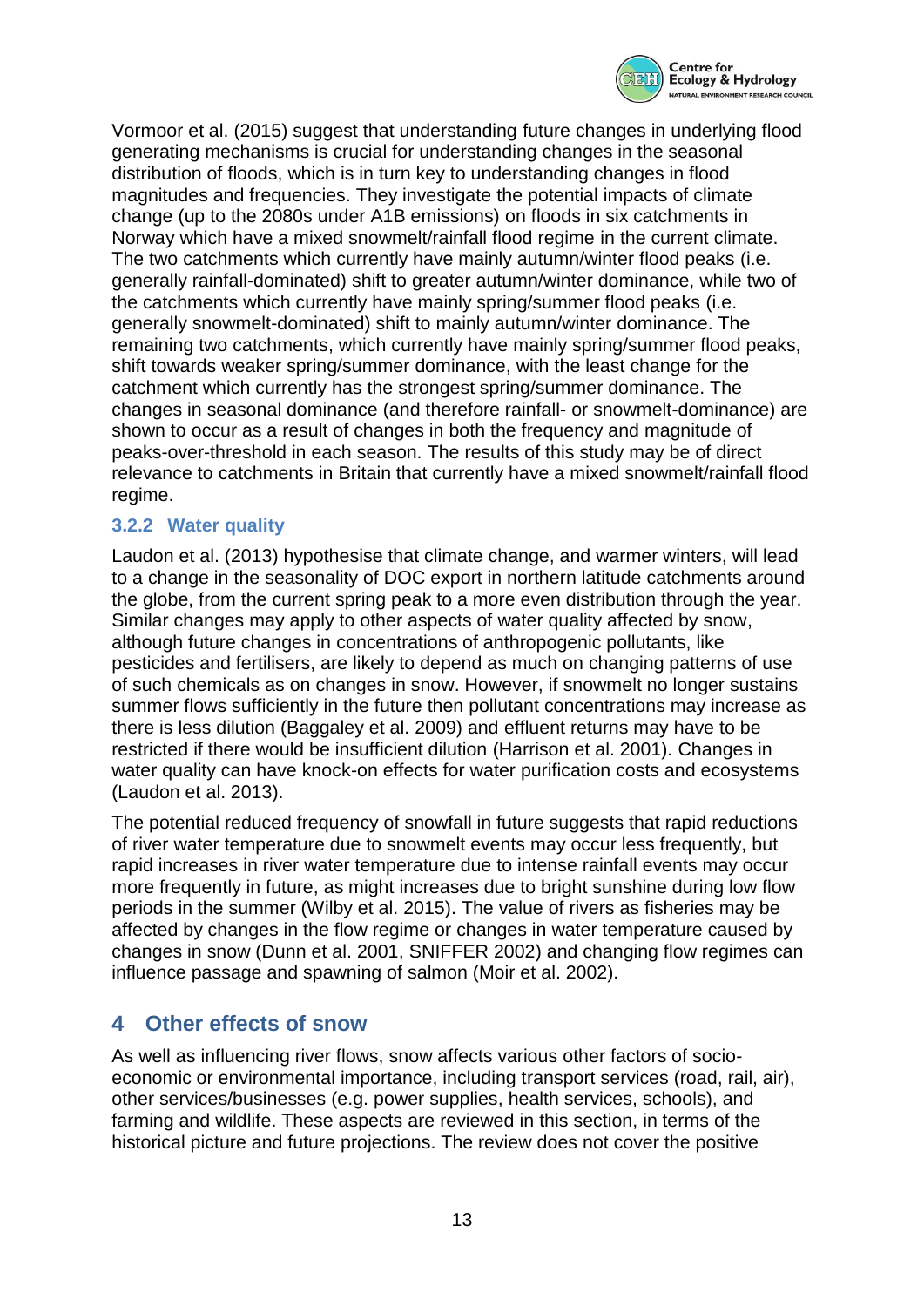

effects of snow cover on, for example, winter sports and tourism, or the effect that changes in snow may have on these areas.

# **4.1 The historical picture**

#### **4.1.1 Transport services**

Even relatively small amounts of snow can cause disruption to transport systems, with blockage or closure of roads, train delays or cancellations, and closure of airport runways leading to flight delays, cancellations or diversions. In Winter 2009/10 and in late 2010 there were a number of such incidents, including people stranded on motorways and trains overnight (Prior and Kendon 2011a,b). In February 1996 in Lancaster "The gritting lorries were scarcely able to keep up with the intensity of the snow, since roads became covered again only a short time after they were salted" (Bowker 1998). In January 1963 a train travelling from Edinburgh to St Pancras was snowbound in Cumbria for four days (Canovan 1971). In February 1947 there was "Serious and repeated dislocation of travel, both by rail and road" and in March 1947 "All roads connecting London with the north became blocked and rail traffic was very badly disorganized" (Hawke 1947).

Of the range of weather conditions that can affect road travel, snow is often found to have the worst impact on accident rates (Koetse and Rietveld 2009) and on travel times and speeds (Tsapakis et al. 2013, Koetse and Rietveld 2009). An analysis of average travel times in the Greater London area showed that light snow increased travel times by 5.5-7.6% and heavy snow increased travel times by 7.4-11.4%, compared to travel time increases of 0.1-2.1% for light rainfall, 1.5-3.8% for moderate rainfall and 4.0-6.0% for heavy rainfall (Tsapakis et al. 2013). Interestingly, although snow increases road accident rates it tends to decrease accident severity, probably due to reduced traffic speed, and also tends to reduce traffic volumes, as people choose to postpone or cancel non-essential journeys (Koetse and Rietveld 2009). The management of roads under snow (and ice) conditions is difficult, with safety clearly a key factor but also a need to keep roads open wherever possible. These factors are discussed by Norem and Thordarson (2000) and Burtwell (2001) in relation to roads across Europe, including Britain, with the aim of identifying best practise. Lott and Stephens (2002) discuss the management of roads in Kent when a 'snow or ice emergency' is declared (when snow is over 50mm deep). The infrequency of such events in Kent means they are much less routine than in some other parts of the country, and can severely stretch council resources. Some local authorities in Scotland have reported reductions in the size of their fleet of vehicles for winter road maintenance services (Harrison et al. 2001).

Snow and ice can be a significant source of disruption to train services, but research in this area is sparse (Koetse and Rietveld 2009). The temporal variability and type of snow in Britain can make it more of a problem than in many colder countries (Canovan 1971). In many areas of Britain it may simply be uneconomic to invest in major snow-clearance measures, due to infrequency of disruptive snow events (Canovan 1971), but after the problems in late 2010 the House of Commons Transport Committee recommended improvements to make parts of the network more resilient (Prior and Kendon 2011a).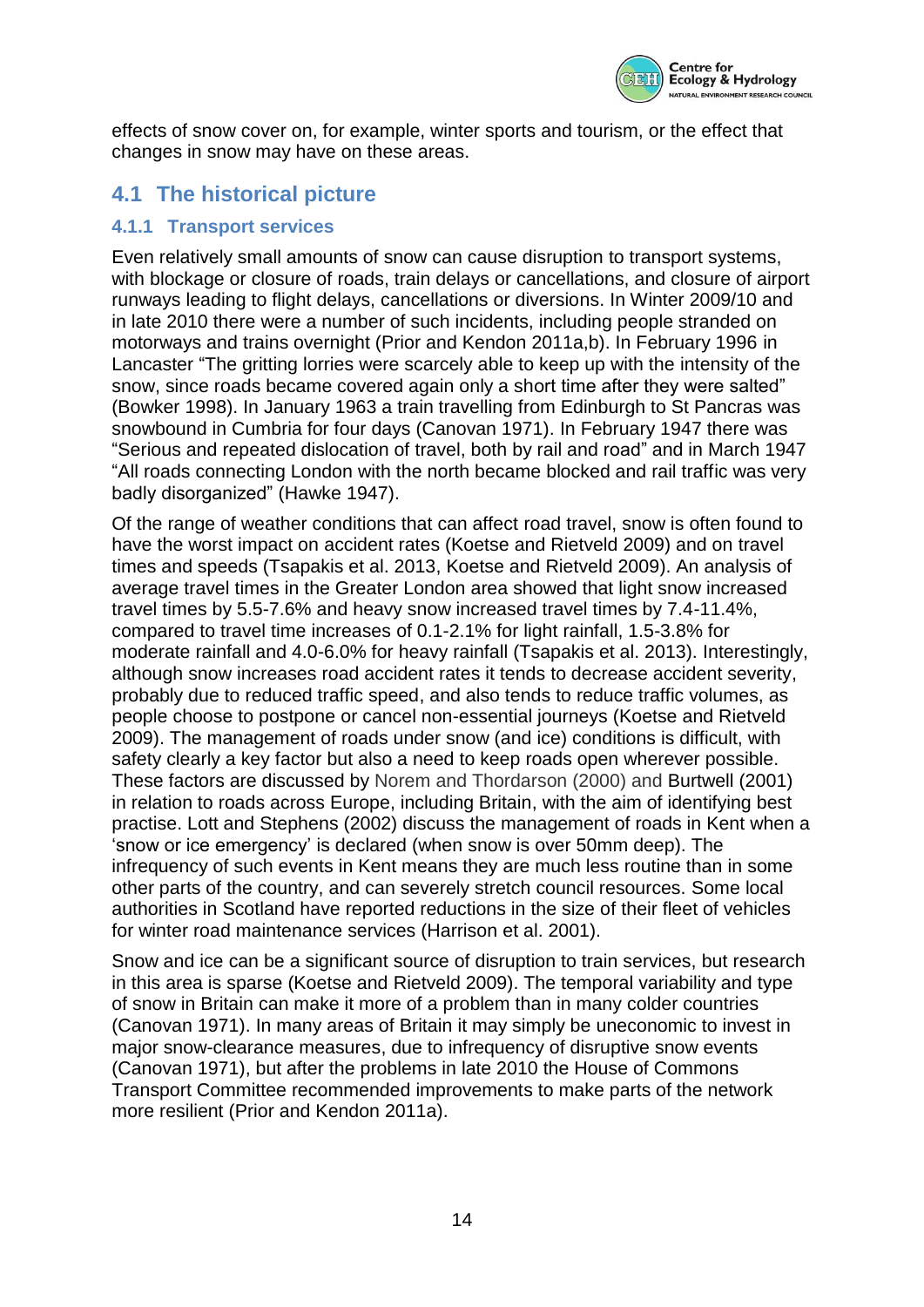

#### **4.1.2 Other services/businesses**

Snow (and ice) can bring down trees and power lines, cutting supplies of electricity to homes and businesses. In 2010 around 45,000 homes were cut off in Scotland on one day in February (Prior and Kendon 2011a), and in December the East Coast mainline was affected after overhead power lines were brought down (Prior and Kendon 2011b). A snow and ice load map for Great Britain (Nygaard et al. 2014) could help to highlight locations where better design of power lines may reduce the chance of failures. In Winter 1946/47, severe power supply problems were caused by already low coal stocks (as a consequence of the Second World War) and difficulties in transporting the coal to where it was needed (Prior and Kendon 2011a, Jones et al. 2012).

Disruption of transport and power supplies can have knock-on effects, for example school closures, and loss of productivity if workers are unable to get to work and businesses are unable to transport goods. Thousands of schools were closed during snow events in Winter 2009/10 and late 2010 (Prior and Kendon 2011a,b), and the contraction in the UK economy in the last quarter of 2010 was blamed on the weather that winter (Prior and Kendon 2011b).

During snow events, hospital and emergency services can be severely stretched due to increased emergency admissions from accidents and falls, and non-urgent surgery and outpatient clinics may be cancelled to ensure that emergencies can be dealt with (Eaton 2010). Parsons et al. (2011) show that, on average, the presence of snow increases adult admissions to emergency departments in England and Wales by 7.9%, and Beynon et al. (2011) show an exponential increase in emergency hospital admissions in England from falls on snow and ice as temperatures fall, with rates varying by age and gender. Orthopaedic referrals in a particular hospital over the period April 2009-April 2010 averaged 74.9/day on snow days but only 33.5/day on non-snow days (Weston-Simons et al. 2012), leading the authors to recommend that orthopaedic doctors be located in A&E departments during periods of heavy snow, so that specialists can see patients more quickly and complications can potentially be avoided. The cost of inpatient admissions in England due to snow and ice in Winter 2009/10 was estimated to be £42m, emphasising the need to balance the costs incurred by implementing measures like gritting with the potential costs incurred by not implementing such measures (Beynon et al. 2011).

#### **4.1.3 Farming and wildlife**

Farmers can be severely affected by snow, by losses of crops or livestock and by damage to farm buildings. The roofs of hundreds of farm buildings collapsed under the snow in late 2010 in eastern Scotland and north-east England (Prior and Kendon 2011b). An extreme example of the effect of snow on a farming community is the abandonment of Cwm Tywi (an upland area in the Cambrian Mountains of mid Wales) following winter 1946/47, after the loss of a large proportion of their sheep stocks (Jones et al. 2012). The effects on this Welsh sheep-farming community were severe despite high levels of preparedness (due to several snowy months in the earlier years of the 1940s), but the impact was made worse by a poor harvest the previous summer (leading to low stocks of animal feed), and the impact may have been lessened by the community not being connected to the mains electricity network at that time, so not being affected by the power cuts that resulted from coal shortages (Jones et al. 2012). Harrison et al. (2001) suggests that there are now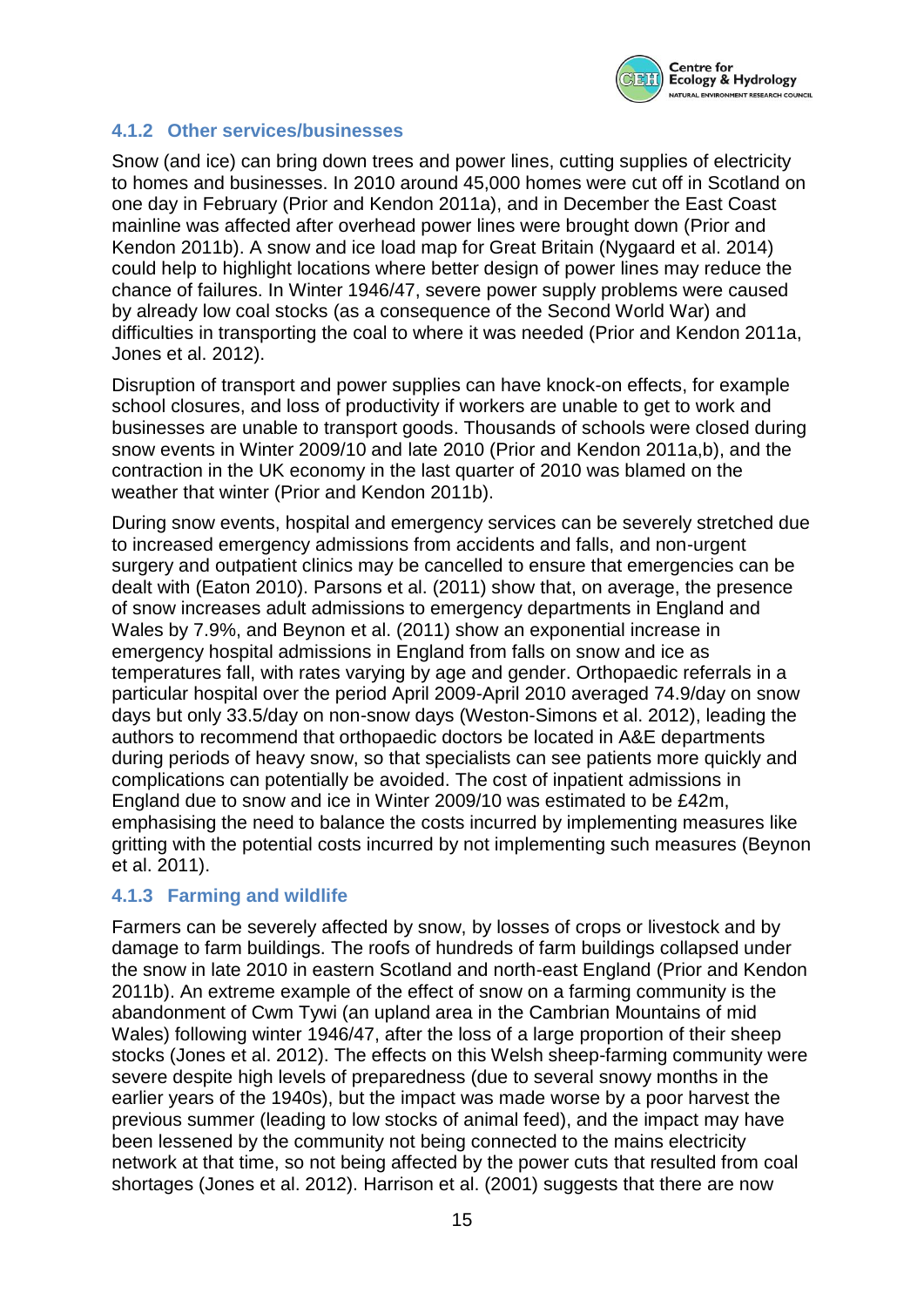

fewer losses of sheep due to snow, but perhaps greater losses due to wetness, but several snowy winters since 2001 have led to large losses of sheep (Defra 2013).

Some species of mosses, liverworts and lichens are dependent on snow beds, and surveys of some snow beds show evidence of vegetation shifts (Ellis 2013). The presence (or absence) of snow cover can also influence the behaviour and survival of a number of mammal species. For example, vole numbers oscillate, wildcats move to areas with less depth of snow, and deer may have trouble accessing food (Newman and Macdonald 2013). Harrison et al. (2001) suggests that there has been a reduction in winter deaths of deer in Scotland as vegetation is now not covered in snow for so long.

## **4.2 Future projections**

The fact that snow events are likely to occur less frequently in future implies a reduction in the frequency of incidents of disruption due to snow. However, Koetse and Rietveld (2009) suggest that, although climate change is likely to reduce future incidences of road travel disruption due to snow, incidences due to heavy rainfall may increase. Similarly, they suggest that climate change is likely to decrease snow/ice-related disruption to rail transport, but increase heat-related disruption. Similar conclusions are reached for transport infrastructure in Northern Ireland, with decreased problems from snow cover but possible increases from other factors (SNIFFER 2002). Also, faults on the UK's electricity network due to snow may decrease in future, but faults due to other causes (e.g. lightning) may increase (McColl et al. 2012). Using an analysis of past climate, Smith and Lawson (2012) develop a threshold-based approach to climate risks for Greater Manchester, suggesting that a daily snowfall amount exceeding 6cm (along with thresholds for temperature, wind speed etc.) has in the past been linked with impacts on health, urban infrastructure or other disruption. Such models could provide a way of estimating weather-related risks in the future using climate change projections.

Less snow in future could result in the loss of snow bed habitats (Johnson and Thompson 2002, Ellis 2013). Trivedi et al (2007) develop a statistical model of the spatial distribution of a particular type of snow-dependant vegetation and show that, of the 153 10km grid cells in Britain that are currently occupied by this vegetation, 52% become unsuitable for it by the 2050s under a high emissions scenario (27% under a low emissions scenario). Less snow in future would also mean less frost protection for over-wintering crops, but possible extension of the growing season (Harrison et al. 2001), and the ranges of some mammal species (e.g. wildcat and red fox) may expand (Newman and Macdonald 2013).

# **5 Discussion and Conclusions**

There have already been decreases in snow, globally and in Britain. There are likely to be further decreases in snowfall and lying snow in future, but this may be complicated in some locations by concurrent increases in precipitation. However, the range of uncertainty from climate models does not rule out future increases in snow, especially for heavy snow events (Brown et al. 2010). Furthermore, scientific understanding of complex atmospheric interactions is continually evolving, as is the representation of these interactions within climate models (e.g. Scaife et al. 2012), so projections of snow changes from new climate model versions will not necessarily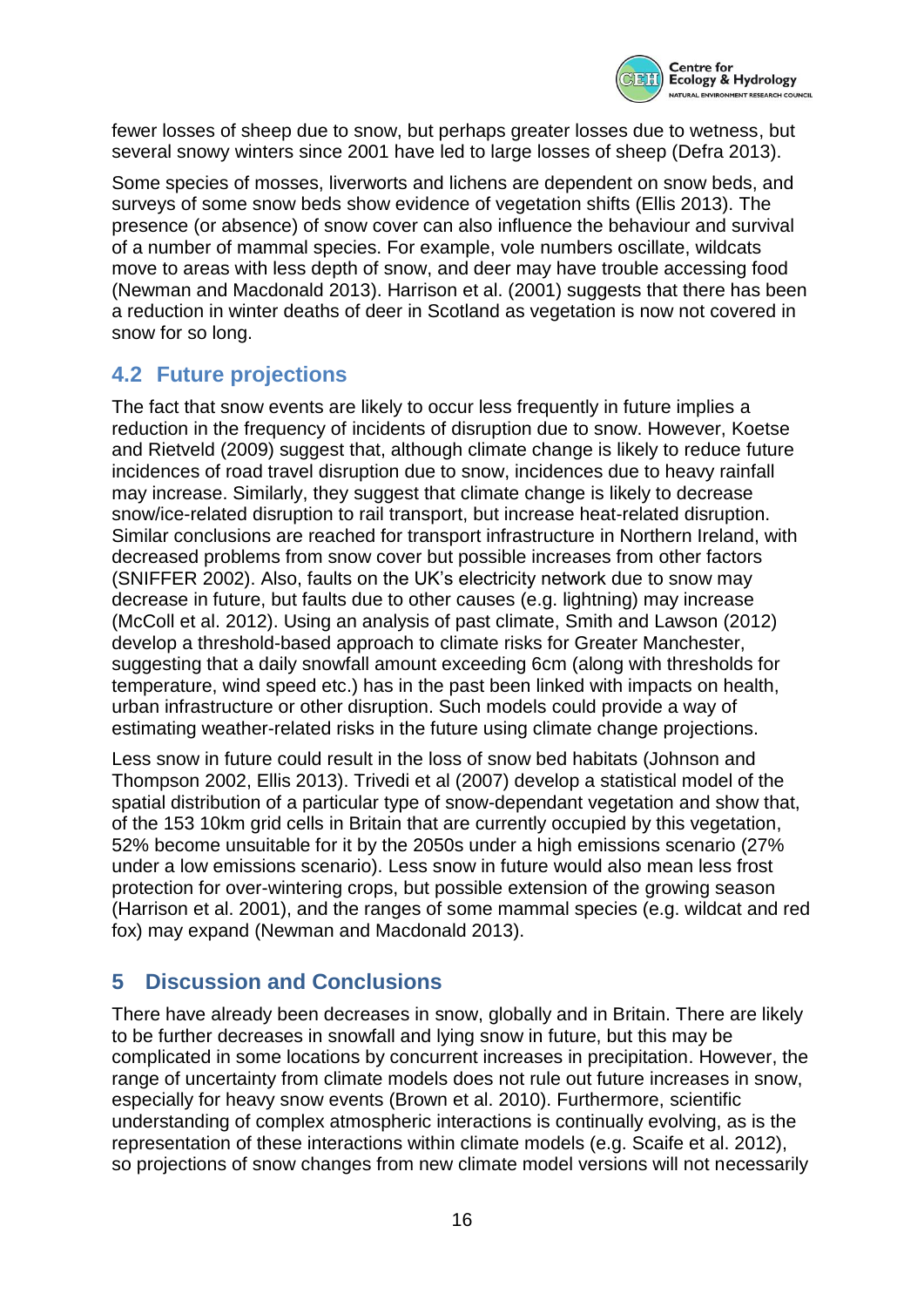

be completely consistent with existing projections. Harrison et al. (2001) call for improved routine snow monitoring, including extent, duration and depth, and further development of methods for remote sensing of snow may help.

In studies of changes in observed flows it can be difficult to separate the effects of changes in snow from those of concurrent climate-related changes (precipitation and temperature), and changes in other factors like land-use, abstractions or effluent returns may also confound such analyses (e.g. Marsh and Harvey 2012). This is particularly the case if only relatively short time-series are available, especially given the existence of clear flood-rich and flood-poor periods (McEwen 2006). The relative lack of reliable snow measurements, particularly for long periods, also makes such analyses difficult. It may be useful to reconstruct long time-series of fine-scale gridded data on snowfall and lying snow using available long time-series of gridded precipitation data (e.g. the 1km CEH-GEAR data; Keller et al. 2015) and temperature records, although the reliability of such snow reconstructions would have to be carefully tested and clearly described. Long time-series of snow data may also be useful for assessing the historical influence of snow on other environmental or socioeconomic factors, like species abundance or transport disruption, although such analyses are also likely to be confounded by concurrent changes in factors like landuse, agricultural practices and technology.

Future changes in flows due to climate change are much more complex when snow is involved, due to the highly nonlinear nature of snow processes. The combination of change in temperature and change in precipitation, and factors like the range of altitudes present in the catchment, will each affect the transformation of precipitation into river flows, as well as the usual factors affecting this transformation, like catchment permeability, land-cover and loss of water via evaporation (Prudhomme et al. 2013b), some of which may also change in future (Price 2000, Kay et al. 2013). Carey et al. (2013) state that "To date, few P-Q [precipitation-flow] studies have included specific analyses of snowmelt-dominated systems, and there remains a lack of insight into fundamental questions in these systems related to moisture thresholds for flow generation, modulation by soil depth and frozen ground, bedrock topography, catchment morphometry, and how short and longer-term climate drivers may influence streamflow variability in northern catchments." Ali et al. (2015) investigate some of these issues, but gaps in process-understanding remain in such regions (Tetzlaff et al. 2015). Vormoor et al. (2015) highlight that, in catchments influenced by snow, changes in flood seasonality cannot be directly predicted from seasonal changes in temperature or precipitation; hydrological modelling is required. A detailed study of the seasonality, magnitude and frequency of flood peaks and their generating mechanisms under climate change, like that of Vormoor et al (2015), would be useful for catchments in Britain, particularly those in Scotland, northern England and Wales.

Future changes in water quality and hydro-ecology will also be more complex when snow is involved. This is due to the direct effect of changes in snowfall changing the chemical composition and temperature of water delivered to the rivers (e.g. Helliwell et al. 1998, Wilby et al. 2015), but also to the indirect effect of changes in flow seasonality and quantity (e.g. Baggaley et al. 2009). In addition, as well as being affected by climatic changes, water quality is likely to be affected by changes in nonclimatic factors (e.g. air pollution) (Curtis et al. 2014), so a holistic approach is required.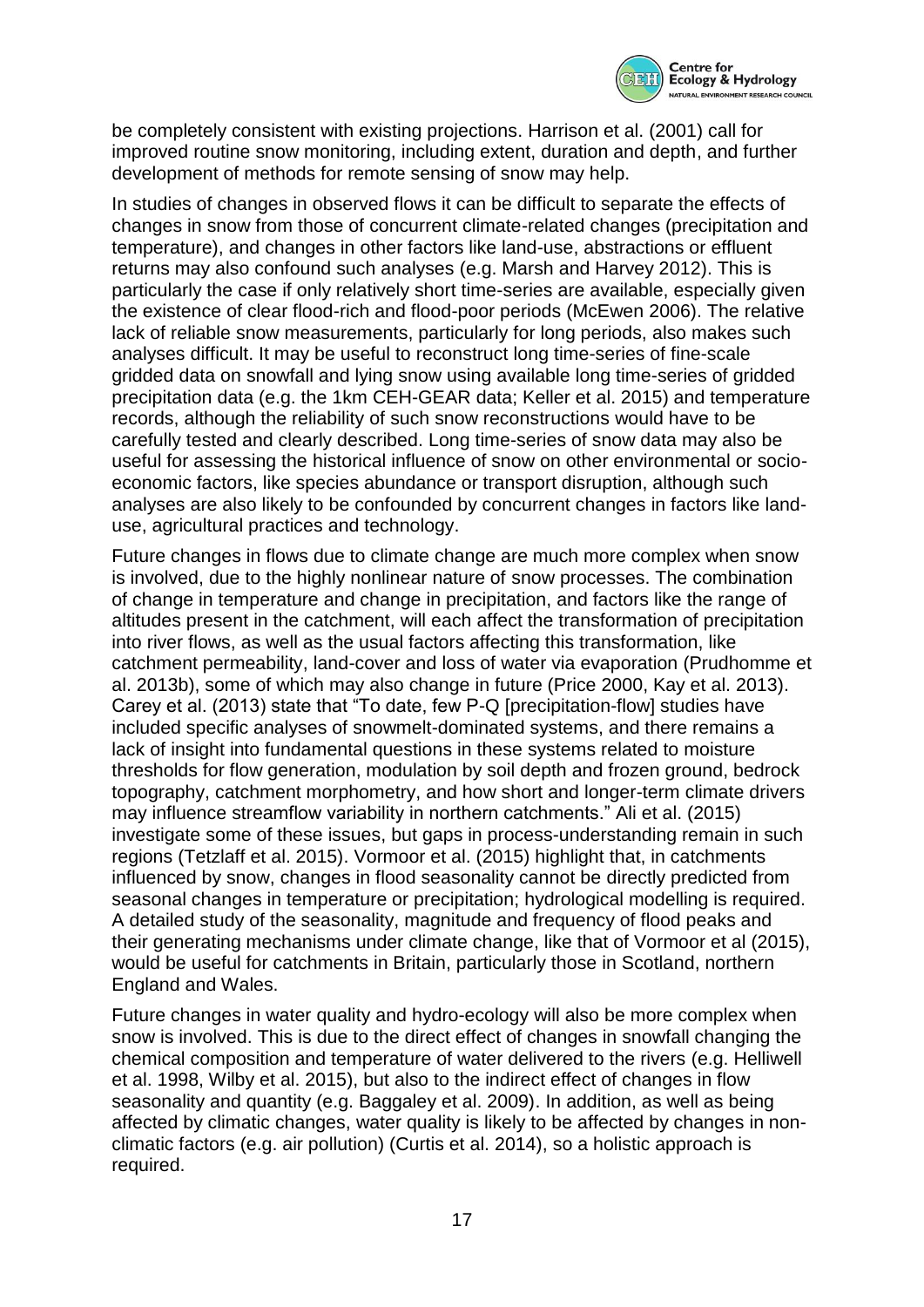

Although the likely reduced frequency of snow events in Britain in future is likely to mean fewer incidences of snow disruption, there are several cases highlighted where this may be countered by increased incidences of disruption from other weather-related events (e.g. heat, heavy rainfall or lightning). Further modelling of the potential impacts of climate change on river flows and other environmental or socio-economic factors, including modelling the influence of changes in snow as well as other climatic and non-climatic changes, would aid understanding of the full range of possible futures, both negative and positive, and encourage mitigation against them or aid adaptation to prepare for them.

Despite the likely reduced frequency of snow events in Britain in future, there will not automatically be a reduction in the overall impact of snow. Jones et al. (2012) suggest that future projections of less frequent snowfall in the UK could in fact lead to lower levels of preparedness, both personally and at the community level, and that the implementation of measures to alleviate the impacts of snow may be reduced. They further suggest that perceptions of severity may change, with events of lower weather severity being considered more extreme than they are now and potentially leading to greater consequences than equivalent events now. There is thus a need to guard against complacency when it comes to future snow events. Both better forecasting and improvements in the communication of the possible effects of snow could help increase levels of preparedness and decrease the impact of snow events when they occur.

## **Acknowledgements**

Thanks to CEH colleagues Jamie Hannaford and Ali Rudd, for reviewing the draft of this manuscript, and Mike Hutchins, for advice on water quality.

## **References**

Ali, G., Tetzlaff, D., McDonnell, J.J., Soulsby, C., Carey, S., Laudon, H., McGuire, K., Buttle, J., Seibert, J. and Shanley, J. (2015). Comparison of threshold hydrologic response across northern catchments. Hydrological Processes, 29(16), 3575-3591, doi:10.1002/hyp.10527.

Arnell, N.W. (1999). The effect of climate change on hydrological regimes in Europe: a continental perspective. Global Environmental Change, 9, 5-23.

Baggaley, N.J., Langan, S.J., Futter, M.N., Potts, J.M. and Dunn, S.M. (2009). Long-term trends in hydro-climatology of a major Scottish mountain river. Science of the Total Environment, 407, 4633-4641.

Barnett, C., Hossell, J., Perry, M., Proctor, C. and Hughes, G. (2006). A handbook of climate trends across Scotland. SNIFFER project CC03, Scotland and Northern Ireland Forum for Environmental Research, 62pp.

Bell, V.A., Kay, A.L., Davies, H.N. and Jones, R.G. (2016). An assessment of the possible impacts of climate change on snow and peak river flows across Britain. Climatic Change, doi:10.1007/s10584-016-1637-x.

Beynon, C.,Wyke, S., Jarman, I. et al. (2011). The cost of emergency hospital admissions for falls on snow and ice in England during winter 2009/10: a cross sectional analysis. Environmental Health, 10, 60.

Biggs, E.M. and Atkinson, P.M. (2011). A characterisation of climate variability and trends in hydrological extremes in the Severn uplands. International Journal of Climatology, 31, 1634- 1652.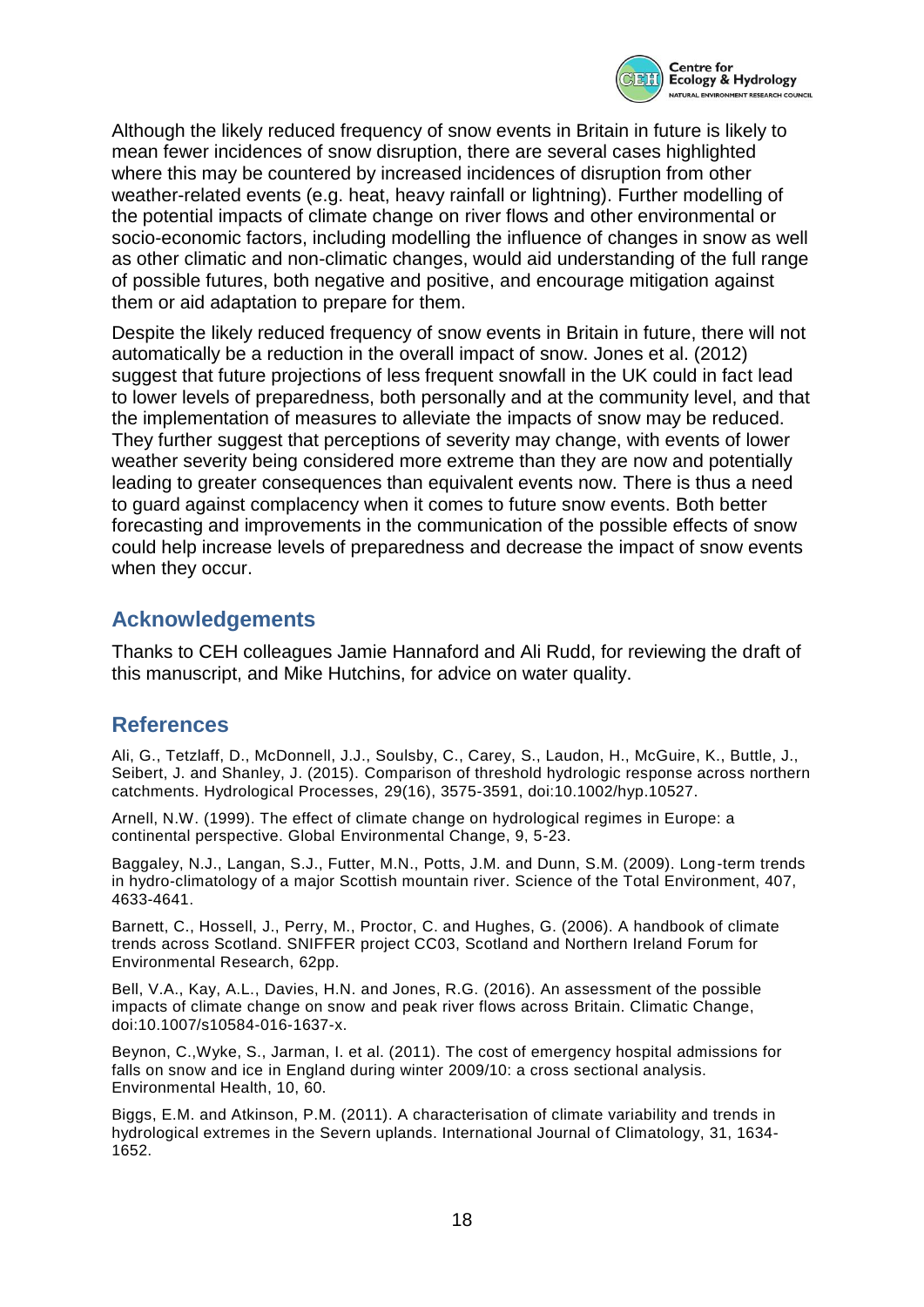

Black, A.R. and Anderson, J.L. (1994). The Great Tay Flood of January 1993. Hydrological Data UK, 1993 Yearbook, 25-34.

Black, A.R. and Werrity, A. (1997). Seasonality of flooding: a case study of Northern Britain. Journal of Hydrology, 195, 1-25.

Booth, G. (2007). Winter 1947 in the British Isles. Weather, 62(3), 61-68.

Bowker, D. (1998). A memorable snowstorm in Lancaster. Weather, 53(2), 54-57.

Brown, S., Boorman, P. and Murphy, J. (2010). Interpretation and use of future snow projections from the 11-member Met Office Regional Climate Model ensemble. UKCP09 Technical note, Met Office Hadley Centre, Exeter, UK.

Burtwell, M. (2001). Improvements to snow and ice control on European highways . Meteorological Applications, 8(4), 475-479.

Butt, M.J. (2006). Passive microwave methods to retrieve snow pack characteristics in the UK. Scottish Geographic Journal, 122(1), 19-31.

Butt, M.J. (2009). Application of global snow model for the estimation of snow depth in the UK. Meteorology and Atmospheric Physics, 105(3-4), 181-190.

Cameron, I., Watson, A. and Duncan, D. (2014). Six Scottish snow patches survive until winter 2013/2014. Weather, 69(7), 190-193.

Canovan, R.A. (1971). Wintry prospects of British Rail. Weather, 26(11), 472–491.

Capell, R., Tetzlaff, D., Essery, R. and Soulsby, C. (2014). Projecting climate change impacts on stream flow regimes with tracer-aided runoff models - preliminary assessment of heterogeneity at the mesoscale. Hydrological Processes, 28(3), 545–558.

Capell, R., Tetzlaff, D. and Soulsby, C. (2013). Will catchment characteristics moderate the projected effects of climate change on flow regimes in the Scottish Highlands? Hydrological Processes, 27, 687-699.

Carey, S.K., Tetzlaff, D., Buttle, J., Laudon, H. et al. (2013). Use of color maps and wavelet coherence to discern seasonal and interannual climate influences on streamflow variability in northern catchments. Water Resources Research, 49(10), 6194-6207.

Carey, S.K., Tetzlaff, D., Seibert, J., Soulsby, C. et al. (2010). Inter-comparison of hydro-climatic regimes across northern catchments: synchronicity, resistance and resilience. Hydrological Processes, 24, 3591-3602.

Centre for Ecology & Hydrology (2015). Hydrological Summary for the United Kingdom: March 2015. Centre for Ecology & Hydrology, pp.12.

Christierson. B.V., Vidal, J. and Wade, S.D. (2012). Using UKCP09 probabilistic climate information for UK water resource planning. Journal of Hydrology, 424-425, 48-67.

Cohen, J. (1994). Snow cover and climate. Weather, 49(5), 150-156.

Currie, G. (2004). Topographic influences on the snowfalls of winter 1947 at Great Smeaton, North Yorkshire. Weather, 59(12), 351-352.

Curtis, C.J., Battarbee, R.W., Monteith, D.T. et al. (2014). The future of upland water ecosystems of the UK in the 21st century: A synthesis. Ecological Indicators, 37, 412-430.

Dankers, R. and Feyen, L. (2008). Climate change impact on flood hazard in Europe: An assessment based on high-resolution climate simulations. Journal of Geophysical Research, 113, D19105.

Defra (2013). Farming and Food Brief. Defra, April 2013, pp.10.

Dent, J. (2013). The 1962/63 winter as observed at Belstead Hall (Suffolk) and through synoptic charts. Weather, 68(1), 18-23.

Diffenbaugh, N.S., Scherer, M. and Ashfaq, M. (2013). Response of snow-dependent hydrologic extremes to continued global warming. Nature Climate Change, 3, 379-384.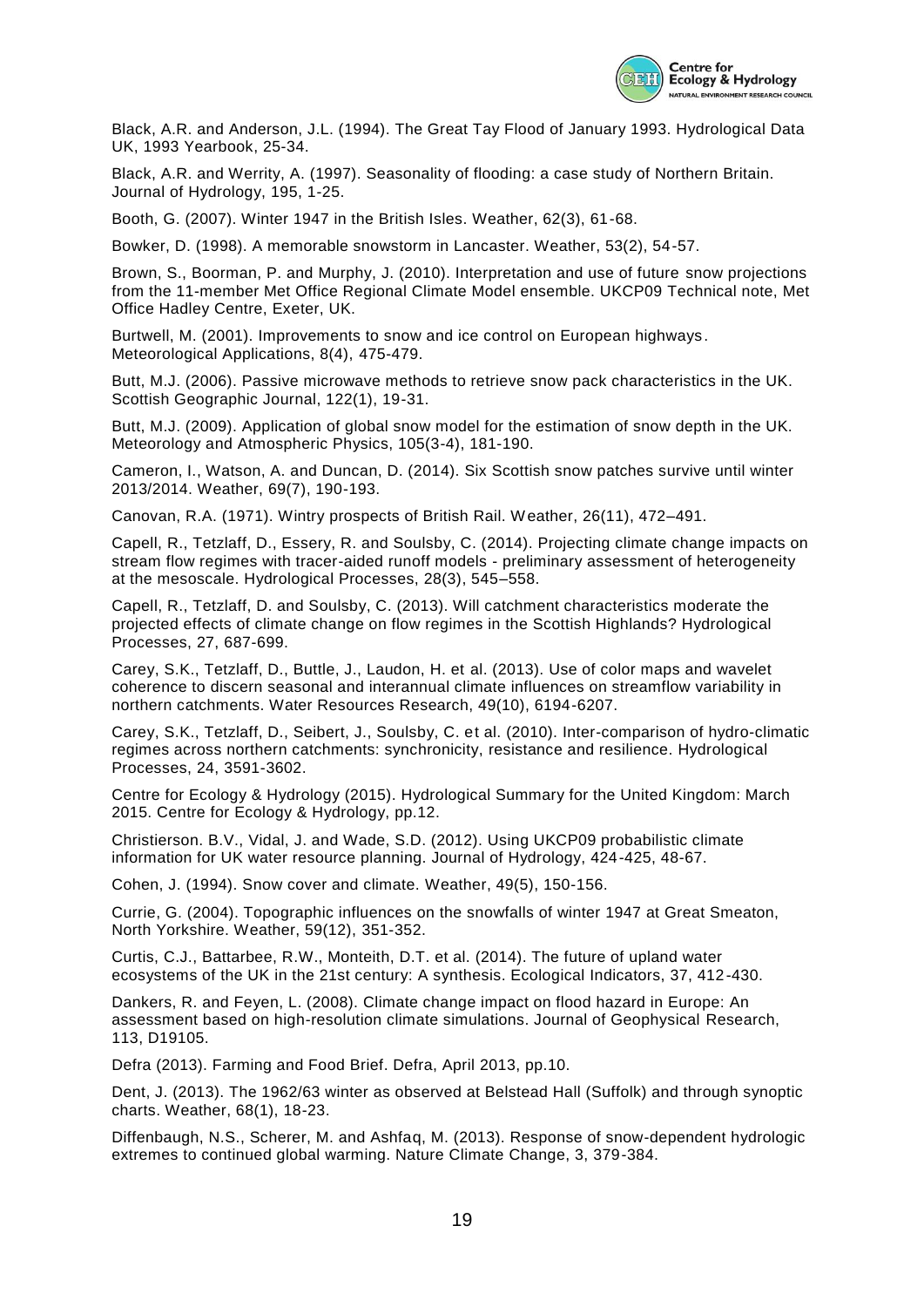

Dunn, S.M., Langan, S.J. and Colohan, R.J.E. (2001). The impact of variable snow pack accumulation on a major Scottish water resource. The Science of the Total Environment, 265, 181-194.

Eaton, L. (2010). Snow in UK results in cancellation of surgery and outpatient clinics. British Medical Journal, 340, c194.

Ellis, C. (2013). Implications of climate change for UK bryophytes and lichens. Terrestrial Biodiversity Climate Change Impacts Report Card, Technical paper.

Gibbins, C.N., Dilks, C.F., Malcolm, R., Soulsby, C., Juggins S. (2001). Invertebrate communities and hydrological variation in Cairngorm mountain streams. Hydrobiologia, 462(1-3) 205-219.

Grunewald, T. and Lehning, M. (2015). Are flat-field snow depth measurements representative? A comparison of selected index sites with areal snow depth measurements at the small catchment scale. Hydrological Processes, 29, 1717-1728.

Hamlet, A.F. and Lettenmaier, D.P. (2007). Effects of 20th century warming and climate variability on flood risk in the western U.S., Water Resources Research, 43, W06427.

Hannaford, J. and Buys, G. (2012). Trends in seasonal river flow regimes in the UK. Journal of Hydrology, 475, 158-174.

Harrison, S.J., Winterbottom, S.J. and Johnson, R.C. (2001). A preliminary assessment of the socio-economic and environmental impacts of recent changes in winter snow cover in Scotland. Scottish Geographical Journal, 117(4), 297-312.

Hawke, E.L. (1947). Snow in Great Britain: 1946-47. Weather, 2(9), 273-274.

Helliwell, R.C., Soulsby, C., Ferrier, R.C., Jenkins, A. and Harriman, R. (1998). Influence of snow on the hydrology and hydrochemistry of the Allt a' Mharcaidh, Cairngorm mountains, Scotland. The Science of the Total Environment, 217, 59-70.

Hirschi, J.J.M. and Sinha, B. (2007). Negative NAO and cold Eurasian winters: How exceptional was the winter of 1962/63? Weather, 62(2), 43-48.

Hough, M.N. and Hollis, D. (1997). Rare snowmelt estimation in the United Kingdom. Meteorological Applications, 5, 127-138.

Houghton-Carr, H.A. (1999). Restatement and application of the Flood Studies Report rainfallrunoff method. Volume 4 of the Flood Estimation Handbook. Centre for Ecology & Hydrology.

Hulme, M., Jenkins, G.J., Lu, X.,Turnpenny, J.R., Mitchell, T.D., Jones, R.G., Lowe, J., Murphy, J.M., Hassell, D., Boorman, P., McDonald, R. and Hill, S. (2002). Climate Change Scenarios for the United Kingdom: The UKCIP02 Scientific Report. Tyndall Centre for Climate Change Research, School of Environmental Sciences, University of East Anglia, Norwich, UK.

Institute of Hydrology (1999). Flood Estimation Handbook (five volumes). Centre for Ecology & Hydrology.

Irannezhad, M., Ronkanen, A. and Klove, B. (2015). Wintertime climate factors controlling snow resource decline in Finland. International Journal of Climatology, doi:10.1002/joc.4332.

Jackson, M.C. (1977). A classification of the snowiness of 100 winters — a tribute to the late L.C.W. Bonacina. Weather, 32(3), 91-98.

Johnson, R.C. and Thompson D.B. (2002). Hydrology and the natural heritage of the Scottish mountains. The Science of the Total Environment, 294, 161-168.

Johnson, R.M., Warburton, J., Mills, A.J. et al. (2010). Evaluating the significance of event and post-event sediment dynamics in a first order tributary using multiple sediment budgets. Geografiska Annaler Series A - Physical Geography, 92A(2), 189-209.

Jones, C.A., Davies, S.J. and Macdonald, N. (2012). Examining the social consequences of extreme weather: the outcomes of the 1946/1947 winter in upland Wales, UK. Climatic Change, 113, 35-53.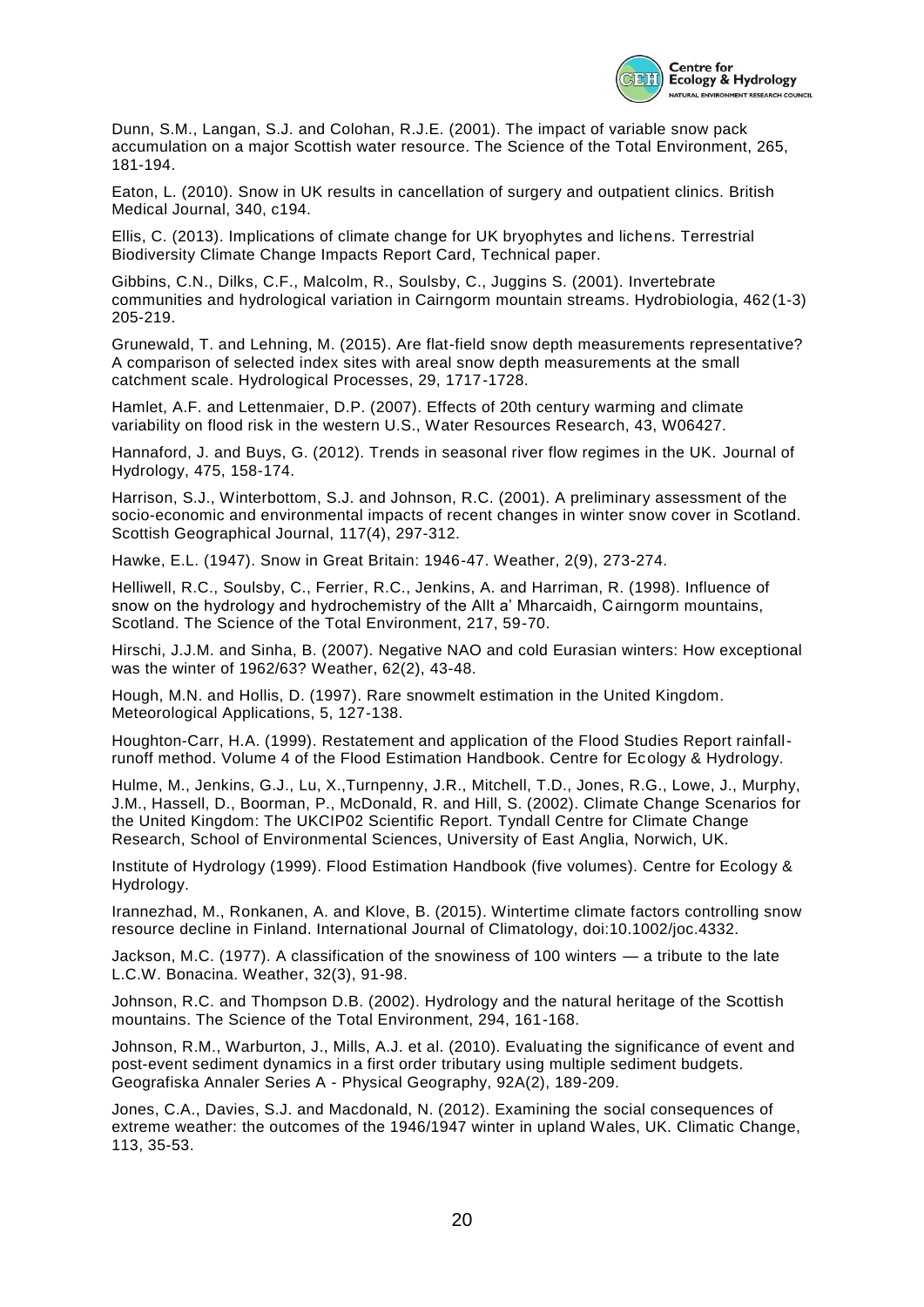

Kay, A.L., Bell, V.A., Blyth, E.M., Crooks, S.M., Davies, H.N. and Reynard, N.S. (2013). A hydrological perspective on evaporation: historical trends and future projections in Britain. Journal of Water and Climate Change, 4(3), 193–208.

Kay, A.L. and Crooks, S. (2014). An investigation of the effect of transient climate change on snowmelt, flood frequency and timing in northern Britain. International Journal of Climatology, 34, 3368-3381.

Kay, A.L., Crooks, S.M., Pall, P. and Stone, D. (2011). Attribution of Autumn/Winter 2000 flood risk in England to anthropogenic climate change: A catchment-based study. Journal of Hydrology, 406, 97–112.

Kay, A.L., Crooks, S.M., Davies, H.N. and Reynard, N.S. (2014). Probabilistic impacts of climate change on flood frequency using response surfaces. II: Scotland. Regional Environmental Change, 14(3), 1243–1255.

Keller, V D.J., Tanguy, M., Prosdocimi, I., Terry, J.A., Hitt, O., Cole, S.J., Fry, M., Morris, D.G. and Dixon, H. (2015). CEH-GEAR: 1km resolution daily and monthly areal rainfall estimates for the UK for hydrological use. Earth System Science Data, 7, 143-155.

Kelly, R. (2000). Remote sensing of UK snow covers using multi-sensor satellite imagery. Remote Sensing and Hydrology, 267, 72-75.

Koetse, M.J. and Rietveld, P. (2009). The impact of climate change and weather on transport: An overview of empirical findings. Transportation Research Part D, 14, 205-221.

Lachlan-Cope, T. (1999). Back to basics: Why does it snow (and can it be too cold to snow)? Weather, 54(1), 16-19.

Langan, S.J., Johnston, L., Donaghy, M.J., Youngson, A.F., Hay, D.W. and Soulsby, C. (2001). Variation in river water temperatures in an upland stream over a 30-year period. The Science of the Total Environment, 265, 195-207.

Laudon, H., Tetzlaff, D., Soulsby, C., Carey, S. et al. (2013). Change in winter climate will affect dissolved organic carbon and water fluxes in mid-to-high latitude catchments. Hydrological Processes, 27(5), 700-709.

Lott, R., and Stephens, M. (2002). The municipal engineer's role in winter emergencies . Proceedings of the Institution of Civil Engineers - Municipal Engineer, 151(4), 271-273.

Macdonald, N. (2012). Trends in flood seasonality of the River Ouse (Northern England) from archive and instrumental sources since AD 1600. Climatic Change, 110, 901-923.

Marsh, T. and Harvey, C.L. (2012). The Thames flood series: a lack of trend in flood magnitude and a decline in loch levels. Hydrology Research, 43(3), 203-214.

Mayes, J. (2013). Regional weather and climates of the British Isles – Part 2: South East England and East Anglia. Weather, 68(3), 59-65.

McClatchey, J. (2014). Regional weather and climates of the British Isles – Part 9: Scotland. Weather, 69(10), 275-281.

McColl, L., Palin, E.J., Thornton, H.E., Sexton, D.H., Betts, R. and Myle, K. (2012). Assessing the potential impact of climate change on the UK's electricity network. Climatic Change, 115(3- 4), 821-835.

McEwen (2006). Flood seasonality and generating conditions in the Tay catchment, Scotland from 1200 to present. Area, 38, 47-64.

Met Office (2010). National Meteorological Library and Archive: Fact sheet 17 — Weather observations over land. Met Office, pp25.

Meyer, T., Lei, Y.D. and Wania, F. (2011). Transport of polycyclic aromatic hydrocarbons and pesticides during snowmelt within an urban watershed. Water Research, 45, 1147-1156.

Moir, H.J., Soulsby, C. and Youngson, A.F. (2002). Hydraulic and sedimentary controls on the availability and use of Atlantic salmon (Salmo salar) spawning habitats in the River Dee system in North-east Scotland. Geomorphology, 45, 291-308.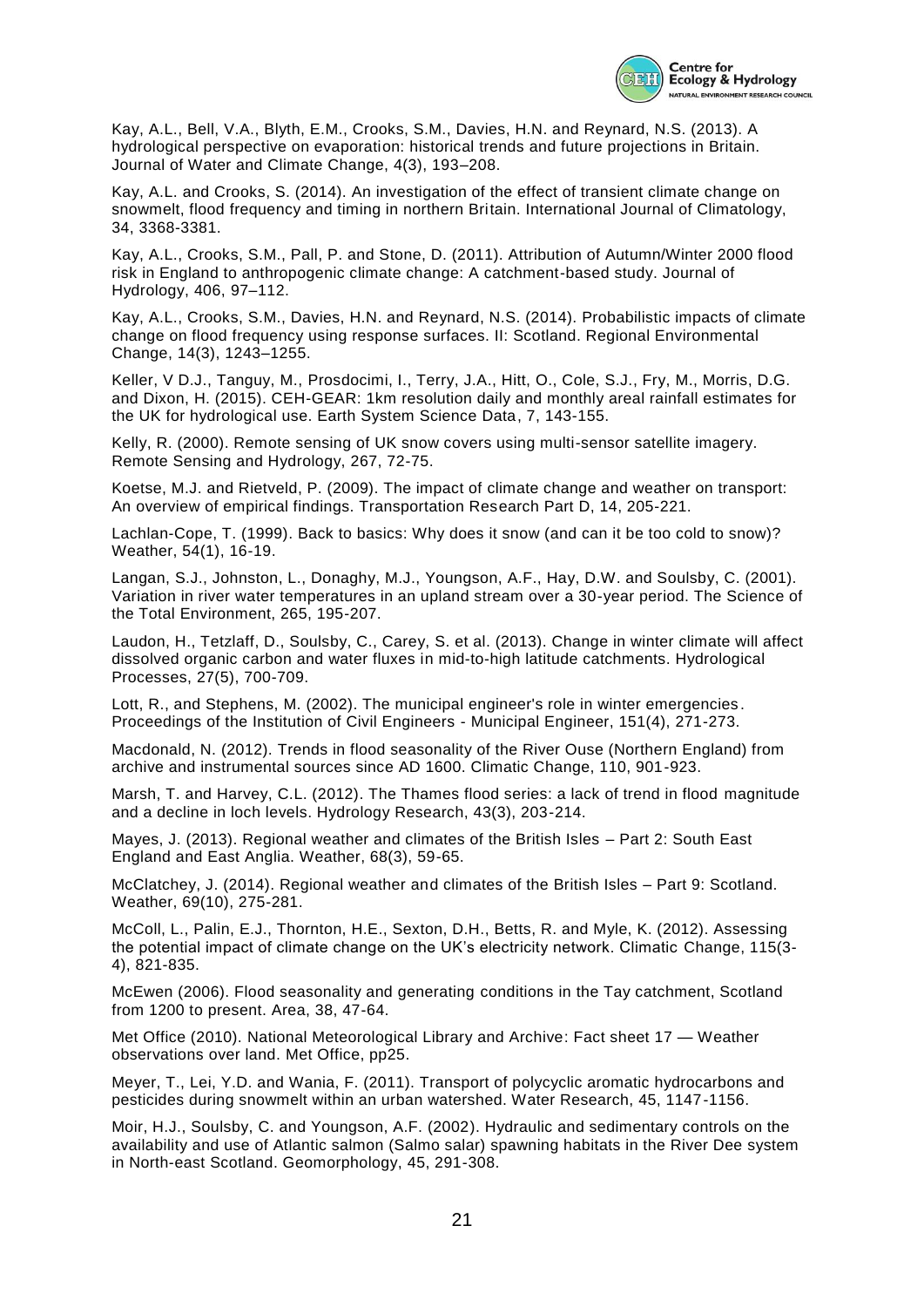

Molini, A., Katul, G.G. and Porporato, A. (2011). Maximum discharge from snowmelt in a changing climate. Geophysical Research Letters, 38, L05402.

Murphy, J.M., Sexton, D.M.H., Jenkins, G.J., Booth, B.B.B., Brown, C.C., Clark, R.T., Collins, M., Harris, G.R., Kendon, E.J., Betts, R.A., Brown, S.J., Humphrey, K.A., McCarthy, M.P., McDonald, R.E., Stephens, A., Wallace, C., Warren, R., Wilby, R. and Wood, R.A. (2009). UK Climate Projections Science Report: Climate Change Projections. Met Office Hadley Centre: Exeter, UK.

Newman, C., Macdonald, D.W. (2013). The Implications of climate change for terrestrial UK Mammals. Terrestrial Biodiversity Climate Change Impacts Report Card, Technical paper.

NOAA (2013). Snow measurement guidelines for National Weather Service surface observing programs. U.S. Department of Commerce, National Oceanic and Atmospheric Administration , pp14.

Noh, Y-J., Liu, G.; Jones, A.S. et al. (2009). Toward snowfall retrieval over land by combining satellite and in situ measurements. Journal of Geophysical Research - Atmospheres, 114, D24205.

Norem, H., and Thordarson, S (2000). Operation of roads exposed to drifting snow in Northern Europe. In: Snow Engineering: Recent Advances and Developments, Eds: HjorthHansen, E., Holand, I., Loset, S. et al., 417-420.

Nygaard, B.E.K., Seierstad, I.A. and Veal, A.T. (2014). A new snow and ice load map for mechanical design of power lines in Great Britain. Cold Regions Science and Technology, 108, 28-35.

Parsons, N., Odumenya, M., Edwards, A. et al. (2011). Modelling the effects of the weather on admissions to UK trauma units: a cross-sectional study. Emergency Medicine Journal, 28(10), 851-855.

Perry, A.H. (2014). Regional weather and climates of the British Isles – Part 8: South West England and the Channel Islands. Weather, 69(8), 59-65.

Perry, M. (2006). A spatial analysis of trends in the UK climate since 1914 using gridded datasets. National Climate Information Centre, Climate Memorandum No 21, Met Office, UK.

Perry, M. and Hollis, D. (2005a). The development of a new set of long-term climate averages for the UK. International Journal of Climatology, 25(8), 1023-1039.

Perry, M. and Hollis, D. (2005b). The generation of monthly gridded datasets for a range of climatic variables over the UK. International Journal of Climatology, 25(8), 1041-1054.

Poggio, L. and Alessandro, G. (2015). Sequence-based mapping approach to spatio-temporal snow patterns from MODIS time-series applied to Scotland. International Journal of Applied Earth Observation and Geoinformation, 34, 122-135.

Price, D.J. (2000). Modelling the impact of land-use change to water resources in the uplands of Scotland. Journal of the Chartered Institution of Water and Environmental Management, 14(5), 325-334.

Prior, J. and Kendon, M. (2011a). The UK winter of 2009-10 compared with severe winters of the last 100 years. Weather, 66, 4-10.

Prior, J. and Kendon, M. (2011b). The disruptive snowfalls and very low temperatures of late 2010. Weather, 66, 315-321.

Prudhomme, C., Haxton, T., Crooks, S., Jackson, C., Barkwith, A., Williamson, J., Kelvin, J., Mackay, J. Wang, L. Young, A. et al. (2013a). Future Flows Hydrology: an ensemble of daily river flow and monthly groundwater levels for use for climate change impact assessment across Great Britain. Earth System Science Data, 5, 101–107.

Prudhomme, C., Kay, A.L., Crooks S. and Reynard, N.S. (2013b). Climate change and river flooding: Part 2 Sensitivity characterisation for British catchments and example vulnerability assessments. Climatic Change, 119(3-4), 949–964.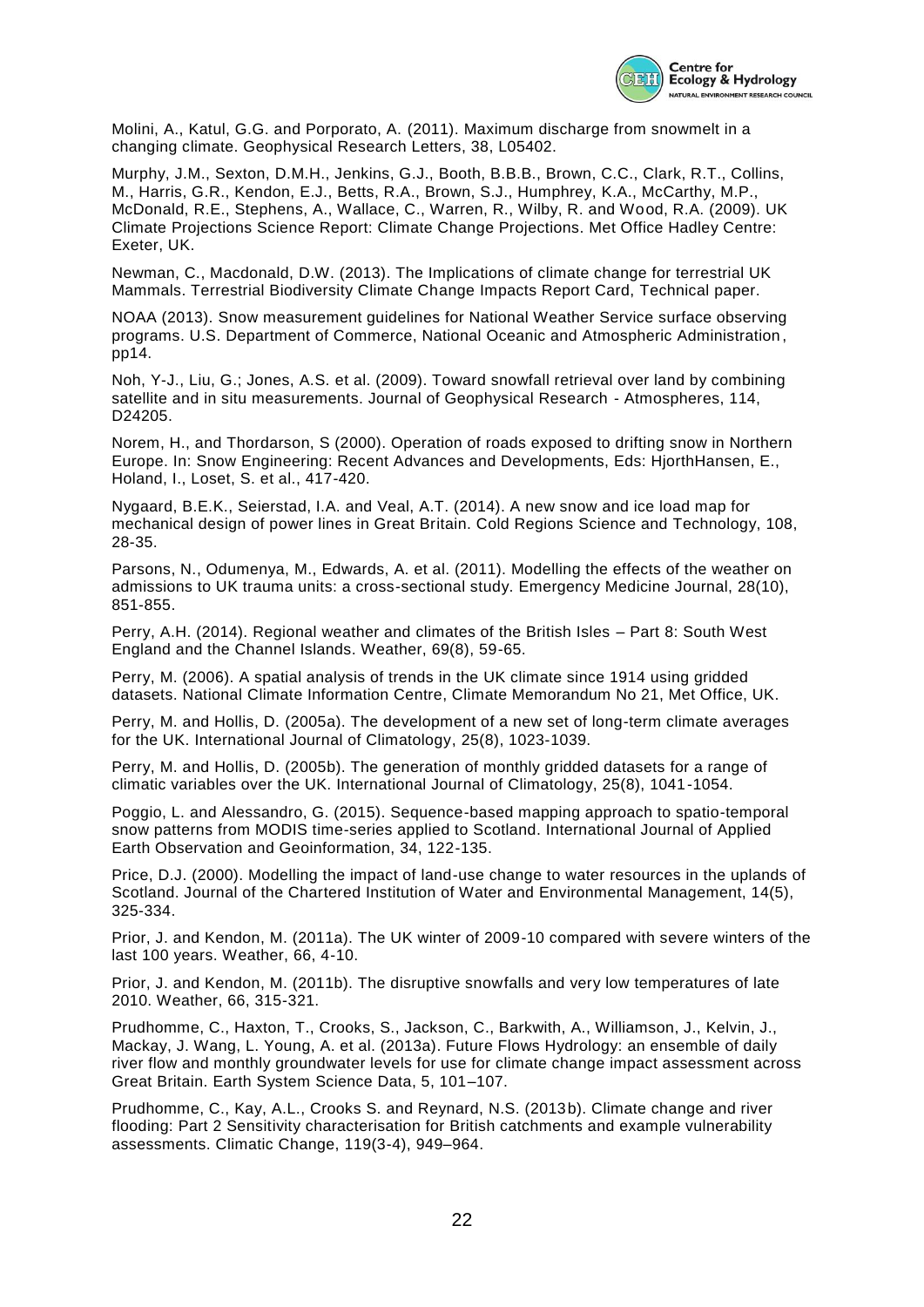

Prudhomme, C., Young, A., Watts, G., Haxton, T., Crooks, S., Williamson, J., Davies, H., Dadson, S., and Allen, S. (2012). The drying up of Britain? A national estimate of changes in seasonal river flows from 11 Regional Climate Model simulations. Hydrological Processes, 26, 1115–1118.

RMS (2007). 1947 U.K. River Floods: 60-Year Retrospective. RMS Special Report, pp.14. (riskinc.com/Publications/1947\_UKRiverFloods.pdf).

Scaife, A.A., Arribas, A., Blockley, E., Brookshaw, A., Clark, R.T., Dunstone, N., Eade, R., Fereday, D., Folland, C.K., Gordon, M., Hermanson, L., Knight, J.R., Lea, D.J., MacLachlan, C., Maidens, A., Martin, M., Peterson, A.K., Smith, D., Vellinga, M., Wallace, E., Waters, J., and Williams, A. (2014). Skillful long-range prediction of European and North American winters. Geophysical Research Letters, 41(7), 2514–2519.

Scaife, A.A., Spangehl, T., Fereday, D., Cubasch, U., Langematz, U., Akiyoshi, H., Bekki, S., Braesicke, P., Butchart, N., Chipperfield, M., Gettelman, A., Hardiman, S., Michou, M., Rozanov, E. and Shepherd, T.G. (2012). Climate Change and Stratosphere-Troposphere Interaction. Climate Dynamics, 38, 2089–2097.

Schafferhauser, A., Adams, M., Fromm, R. et al. (2008). Remote sensing based retrieval of snow cover properties. Cold Regions Science and Technology, 54(3), 164-175.

Schaller, N., Kay, A.L., Lamb, R., Massey, N.R., van Oldenborgh, G.J., Otto, F.E.L., Sparrow, S.N., Vautard, R., Yiou, P., Ashpole, I., Bowery, A., Crooks, S.M., Haustein, K., Huntingford, C., Ingram, W.J., Jones, R.G., Legg, T., Miller, J., Skeggs, J., Wallom, D., Weisheimer, A., Wilson, S., Stott, P.A. and Allen, M.R. (2016). Human influence on climate in the 2014 Southern England winter floods and their impacts. Nature Climate Change, doi:10.1038/nclimate2927.

Skaugen, T., Stranden, H.B. and Saloranta, T. (2012). Trends in snow water equivalent in Norway (1931-2009). Hydrology Research, 43, 489-499.

Smith, C. and Lawson, N. (2012). Identifying extreme event climate thresholds for greater Manchester, UK: examining the past to prepare for the future. Meteorological Applications, 19(1), 26-35.

SNIFFER (2002). Implications of Climate Change for Northern Ireland: Informing Strategy Development.

Soulsby, C., Black, A.R. and Werritty. A. (2002a). Hydrology in Scotland: towards a scientific basis for the sustainable management of freshwater resources — foreword to the thematic issue. The Science of the Total Environment, 294, 3-11.

Soulsby, C., Gibbins, C., Wade, A.J., Smart, R. and Helliwell, R. (2002b). Water quality in the Scottish uplands: a hydrological perspective on catchment hydrochemistry. The Science of the Total Environment, 294, 73-94.

Soulsby, C., Helliwell, R.C., Ferrier, R.C., Jenkins, A. and Harriman, R. (1997). Seasonal snowpack influence on the hydrology of a sub-arctic catchment in Scotland. Journal of Hydrology, 192, 17-32.

Soulsby, C., Malcolm, R., Gibbins, C. and Dilks, C. (2001). Seasonality, water quality trends and biological responses in four streams in the Cairngorm Mountains, Scotland. Hydrology and Earth System Sciences, 5(3), 433-450.

Spencer, M. and Essery, R. (2016). Scottish snow cover dependence on the North Atlantic Oscillation index. Hydrology Research, doi:10.2166/nh.2016.085.

Spencer, M., Essery, R., Chambers, L. and Hogg, S. (2014). The historical snow survey of Great Britain: Digitised data for Scotland. Scottish Geographical Journal, 130(4), 252-265.

Stahl, K., Hisdal, H., Hannaford, J., Tallaksen, L.M., van Lanen, H.A.J., Sauquet, E., Demuth, S., Fendekova, M. and Jódar, J. (2010). Streamflow trends in Europe: evidence from a dataset of near-natural catchments. Hydrology and Earth System Sciences, 14, 2367-2382.

Stewart, I.T. (2009). Changes in snowpack and snowmelt runoff for key mountain regions. Hydrological Processes, 23, 78-94.